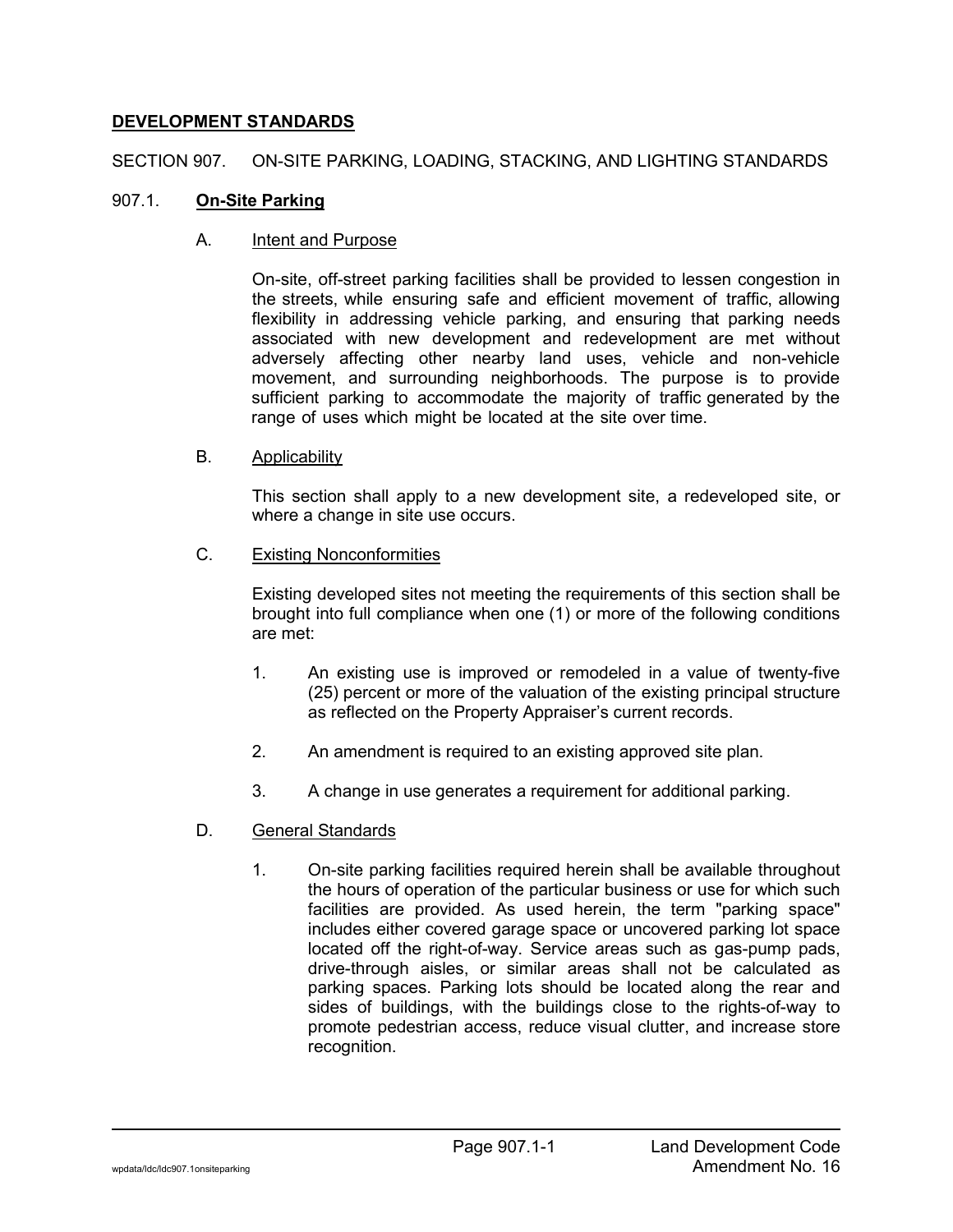2. All parking spaces shall be ample in size for the vehicles for which use is intended. The parking space area per vehicle, exclusive of any driveway or other circulation area, shall be accessible from a street, alley, or maneuvering area, and shall be not less than:

| <b>Vehicle Type</b> | Width (feet) | Length (feet) |
|---------------------|--------------|---------------|
| Standard            |              | 20            |
| Compact             |              | 18            |
| Smart Car (or other |              |               |
| like vehicle)       |              | 16            |
| Motorcycle          |              | ィク            |

There shall be adequate provision for ingress and egress to all parking and loading spaces designed for use by employees, customers, delivery services, sales people, and/or the general public. Where a parking or loading area does not abut on a public right-of-way, private alley, or easement of access, there shall be an access drive per lane of traffic provided, and not less than fifteen (15) feet in width in all cases.

3. The minimum parking stall length and aisle width shall be as follows:

| <b>Parking</b> | <b>Stall Width</b> | <b>Stall Depth</b> | <b>Aisle Width</b><br>C     |                                    |
|----------------|--------------------|--------------------|-----------------------------|------------------------------------|
| Angle          | (A)                | (B)                | One-Way<br><b>Operation</b> | <b>Two-Way</b><br><b>Operation</b> |
| $45^{\circ}$   | 9                  | $20^{\circ}$       | 15'                         | 24'                                |
| $60^\circ$     | 9                  | 20'                | 18'                         | 24'                                |
| $90^{\circ}$   | 9                  | $20^{\circ}$       | 24'                         | 24'                                |
| Parallel       | g,                 | 24'                | 15'                         | 24'                                |

### **Minimum Stall Length and Aisle Width (Feet)**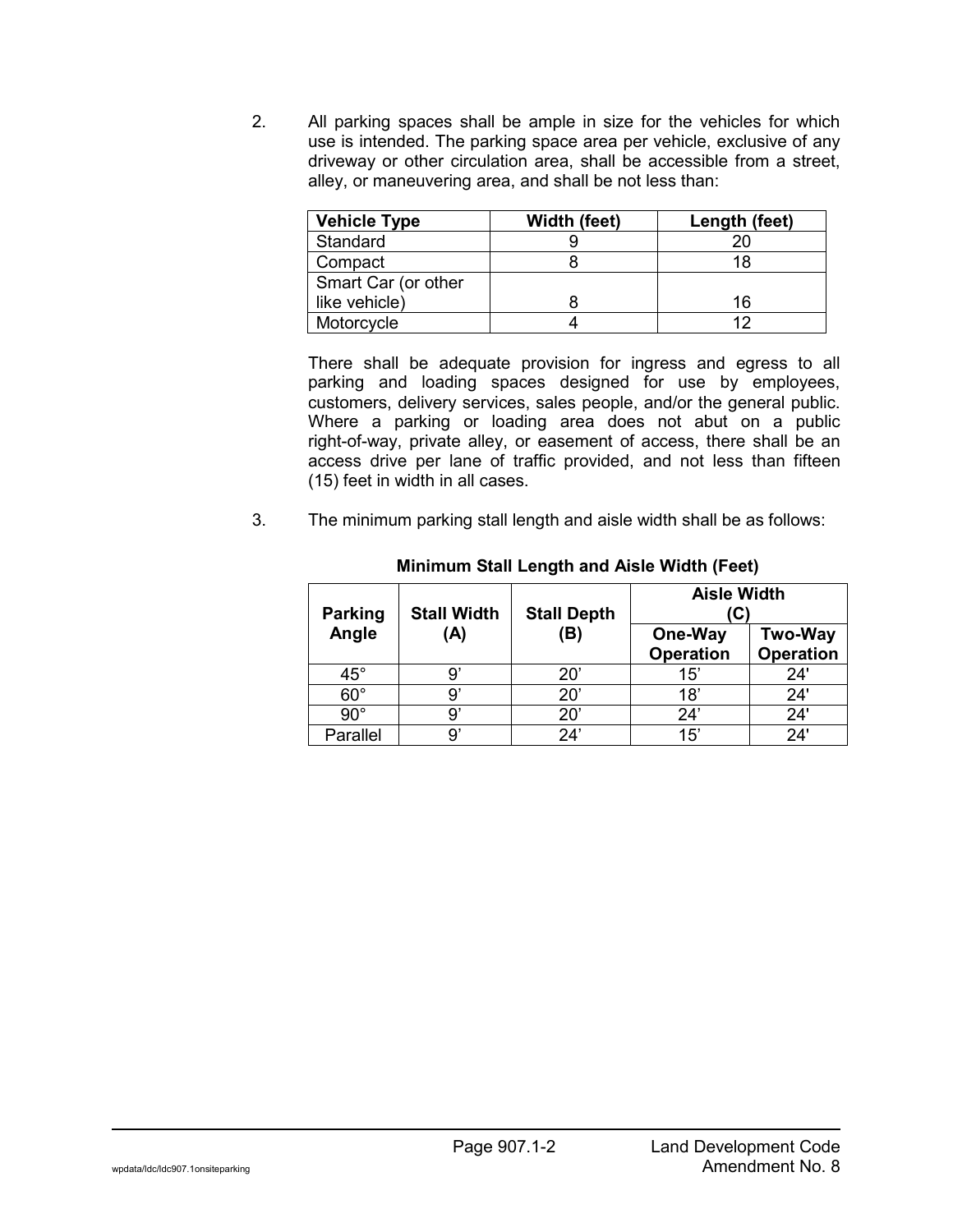**Figure 907.1 A Off-Street Parking Stall Dimensions** 



- Stall depth.  $\circledcirc$
- $\odot$ Aisle width between stalls.
- 4. For single-family attached and multiple-family units with individual garage/driveway arrangements, one (1) vehicle may be stacked behind (parked in tandem to) each required off-street parking space and located between garage or carport and the street right-of-way line. Tandem parking must be located in a driveway or designated stabilized area. A clear-sight triangle shall be maintained. In no case shall parked vehicles placed tandem, including hitches or mechanical equipment, overhang a sidewalk. Stacked parking spaces may not be attributed to units not served directly by the driveway/garage. Tandem parking spaces shall be a minimum 40'L X 9'W of which eight (8) feet must be stabilized, and a maximum of 42'L X 16'W, which may include the covered spaces.
- 5. Commercial and industrial parking may be at a ratio of seventy-five (75) percent full size to twenty-five (25) percent compact parking spaces. If compact spaces are used, they should be evenly distributed throughout the site and shall be denoted by signs or pavement markings. Compact parking spaces shall not be less than 18'L X 8'W.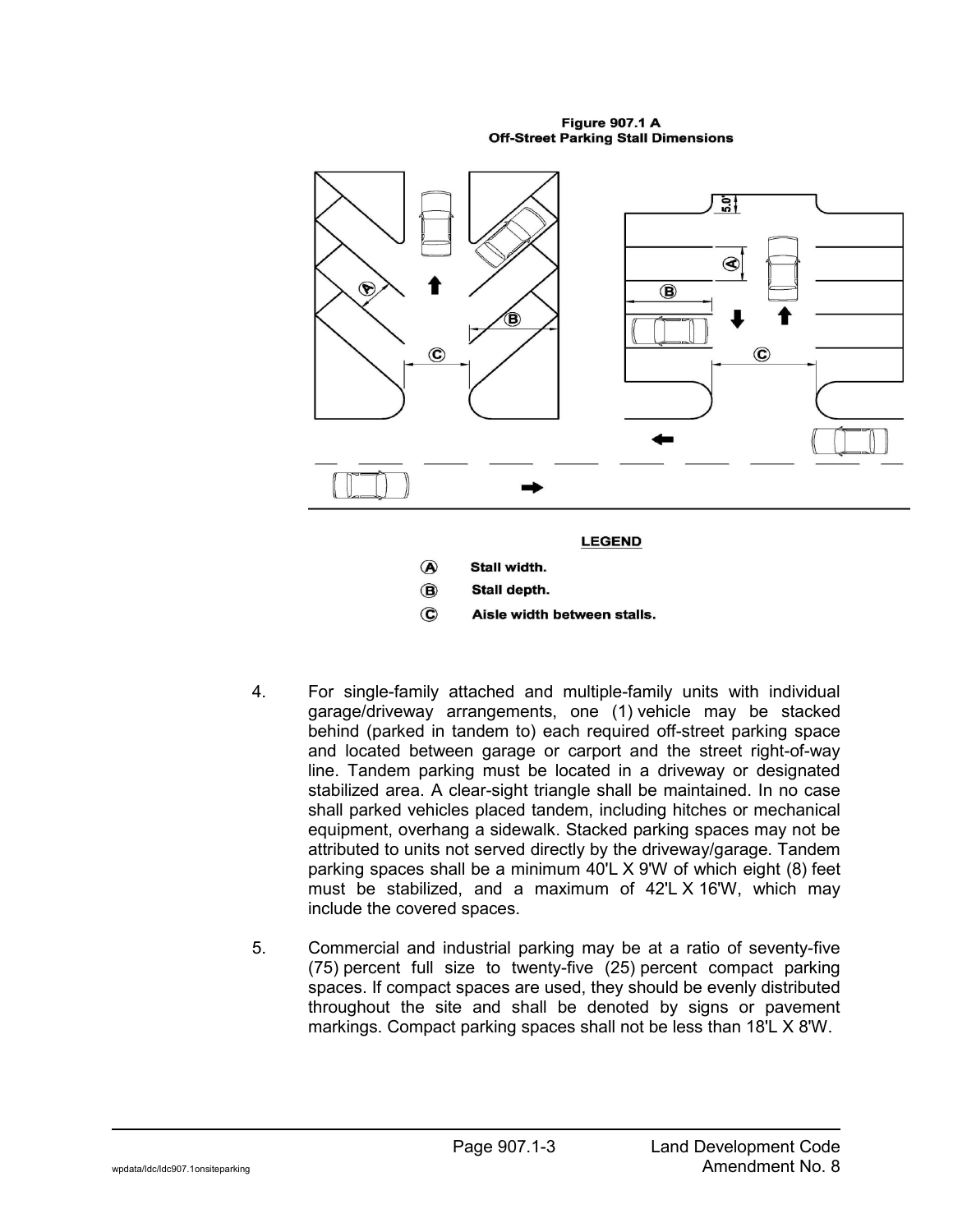- 6. Dead-end parking aisles greater than 150 feet in depth shall provide an emergency vehicle turnaround acceptable to the Fire Marshal sufficient for a thirty-eight (38) foot long truck with a thirty-two (32) foot wheel base, or as determined by the Fire Marshal.
- 7. A garage or carport may be located wholly or partly inside the walls of the principal building, or attached to the outer walls. If separated from the principal building, the garage shall conform to all accessory building requirements. A freestanding parking garage on a separate parcel shall meet all principal building requirements. Additionally, the opening of the garage shall be sufficiently set back such that any queuing occurs outside of the right-of-way.
- 8. Surfacing: Any off-street parking area shall be graded for proper drainage and shall be surfaced so as to provide a durable and dustless surface including, but not limited to, a gravel, concrete, bituminous concrete, or stabilized vegetation surface, and shall be so arranged as to provide for orderly, safe parking, and storage of vehicles.
- 9. Vehicle wheel stops or other design features, such as curbing, shall be used so that parked vehicles do not extend more than two (2) feet into any landscape or buffer area nor reduce an abutting sidewalk width to less than five (5) feet.
- 10. All vehicular use areas shall comply with the applicable requirements of the Americans with Disabilities Act.
- 11. Parking structures can be either single-level garages with groundlevel parking beneath the upper levels containing habitable floor area, or multi-level garages with ramps leading to at least one elevated parking deck.

Parking Garage Design standards: The following requirements shall apply to parking garages:

- a. Minimum setbacks: Parking garages shall comply with the minimum setbacks for principle structures in the zoning district in which they are located.
- b. Maximum height: Parking garages shall comply with the maximum height for structures in the zoning district in which they are located.
- c. Minimum parking stall dimensions: Shall comply with this section.
- d. Minimum drive aisle widths: Shall comply with this section.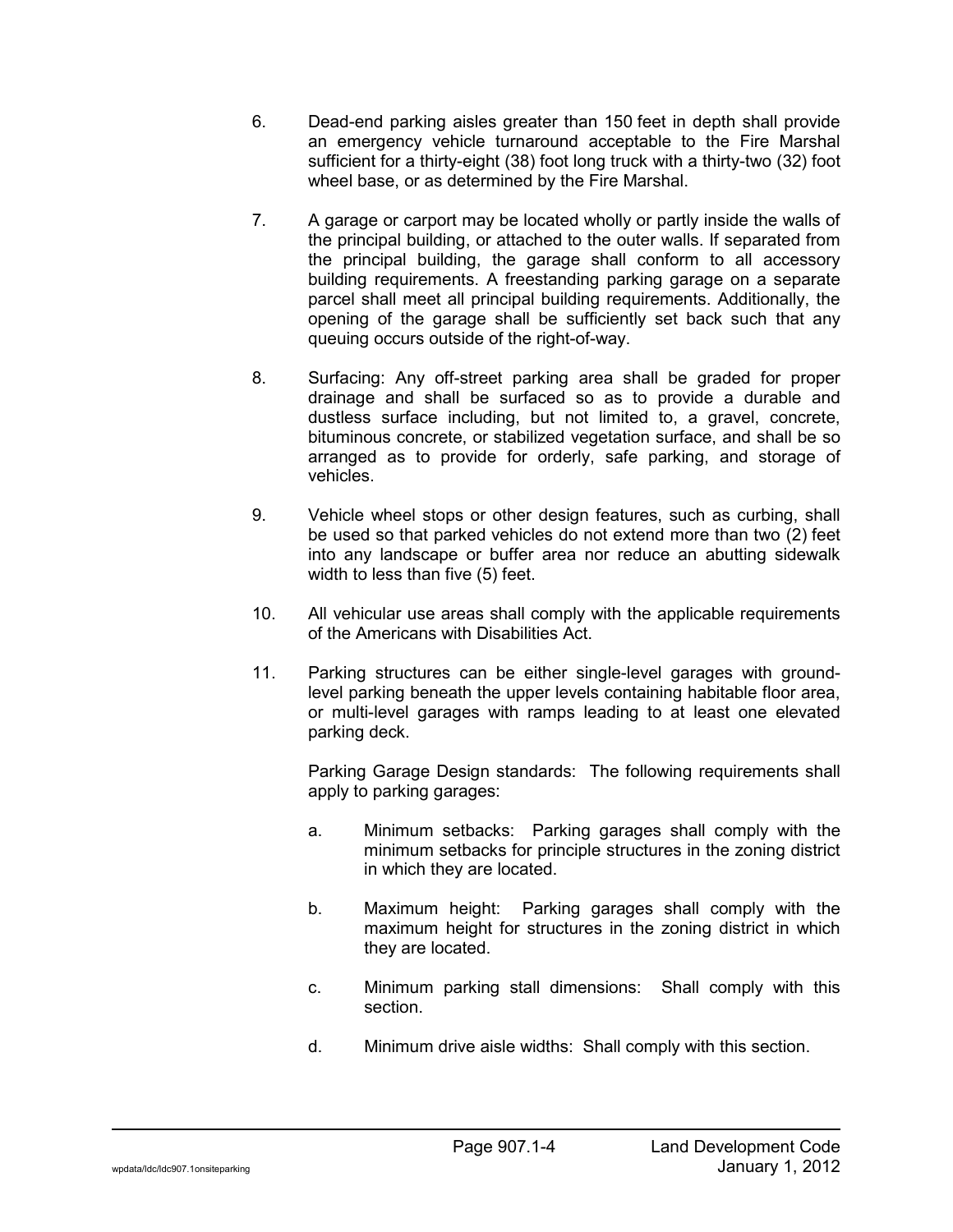- e. Floor area ratio: Parking garages shall not be counted toward the allowable floor-area ratio for a site unless specifically required by the zoning district.
- f. Vehicular accessibility: Vehicular access shall be designed in a manner that minimizes disruption to pedestrian corridors and the streetscape.
- g. Vehicular ingress and egress shall be provided from an alley or secondary street.
- h. When alley access or secondary-street access is not possible, then vehicular ingress and egress shall be permitted from the primary street.
- i. The width of a driveway intersecting a public sidewalk shall comply with Access Management Section of this Code.
- j. Minimum vehicle stacking requirements at entry points.
	- (1) Free flow entries means an entry into a parking garage without controls, such as attendants or automatic ticket-dispensing controls: one (1) vehicle space per entry lane.
	- (2) Automatic ticket-dispensing entries mean an entry into a parking garage controlled by a machine dispensing tickets for garage use: two (2) vehicle spaces per entry lane.
	- (3) Manual, ticket-dispensing entries mean an entry into a parking garage controlled by a person manually dispensing tickets for garage use: four (4) vehicle spaces per entry lane.
	- (4) Manual, key-card entries mean an entry into a parking garage controlled by a key card for garage use: two (2) vehicle spaces per entry lane.
- k. Orientation: In order to orient parking structures to the interior of development sites, parking garages shall:
	- (1) Include residential dwelling units, retail storefronts or office facades along all first floor exterior walls adjacent to a street, excluding alleys, except where driveways exist; or;
	- (2) Shall be screened with ornamental grillwork, artwork, or similar architectural features.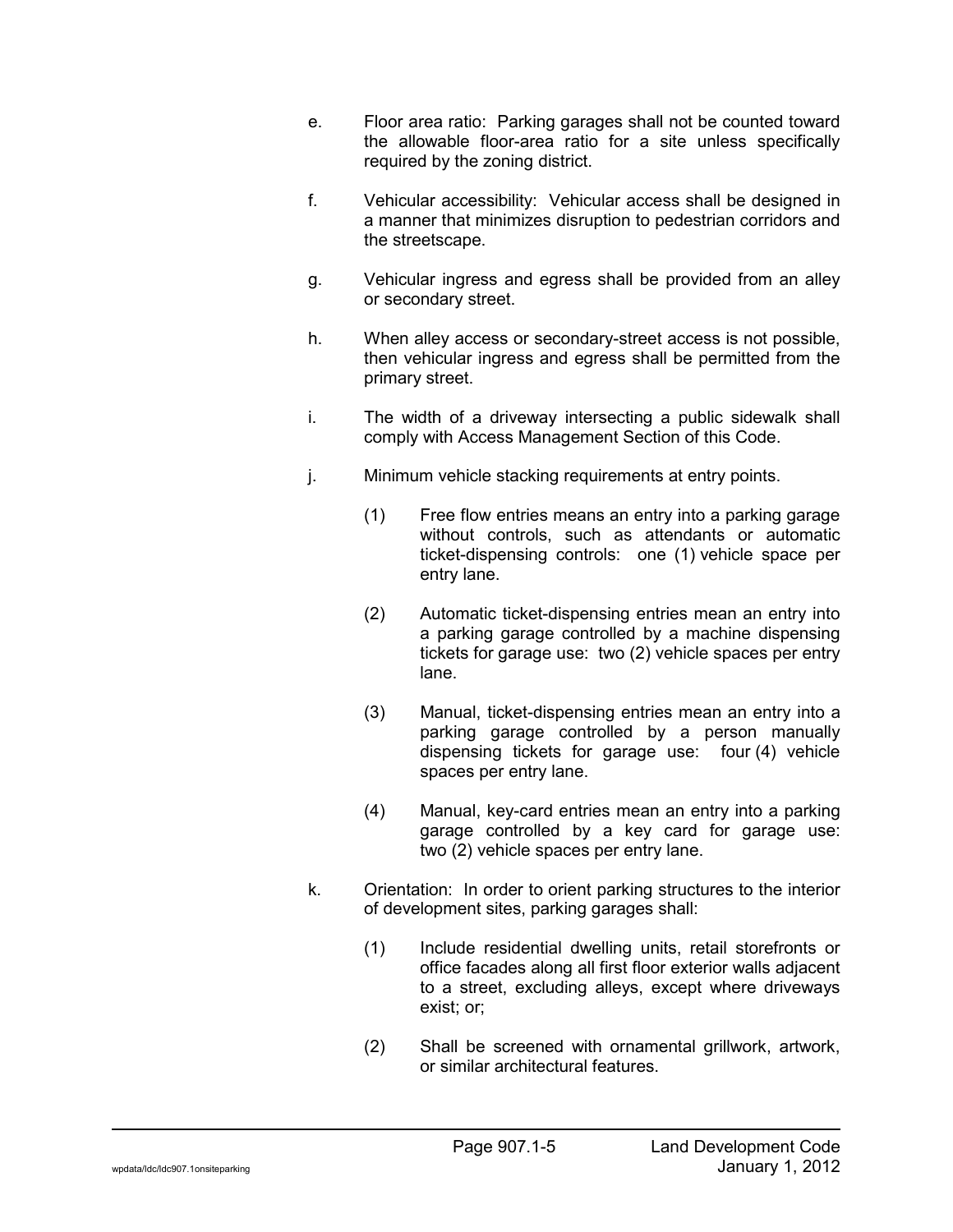- l. Architectural design: Parking structures shall be compatible with abutting structures.
- m. Lighting: Light poles on top of parking garages shall be limited to a maximum height of twenty (20) feet. Lighting on top of parking garages is prohibited between the hours of 11:00 p.m. and sunrise, except that lighting is allowed while the parking facility is open to the public. Security lighting is excluded from this prohibition.

# E. Parking Facilities Required

Any structure or building hereafter erected, converted, or enlarged for any of the following uses, or any open area hereafter used for commercial purposes, shall be provided with not less than the minimum spaces as set forth below, which spaces shall be readily accessible to the uses served thereby. Fractional numbers of parking spaces shall be increased to the next whole number.

Prior to permitting parking in excess of 110 percent of the required parking or ten (10) spaces, whichever is more, consideration shall be given to shared parking pursuant to Section 907.1.G.

If parking spaces are provided in excess of ten (10) percent of the required parking, those excess parking spaces are encouraged to be constructed with low impact materials; e.g., pervious pavers or stabilized vegetation.

Requirements for off-street parking for uses not specifically mentioned shall be the same as provided for the use most similar to the one sought as determined by the County Administrator or his designee.

In such instances, the applicant shall provide adequate information by which the proposal can be reviewed, which includes but may not necessarily be limited to the following:

- 1. Types of uses;
- 2. Number of employees;
- 3. Building design capacity;
- 4. Square feet of sales area and service area;
- 5. Parking spaces proposed on site;
- 6. Parking spaces provided elsewhere; and
- 7. Hours of operation.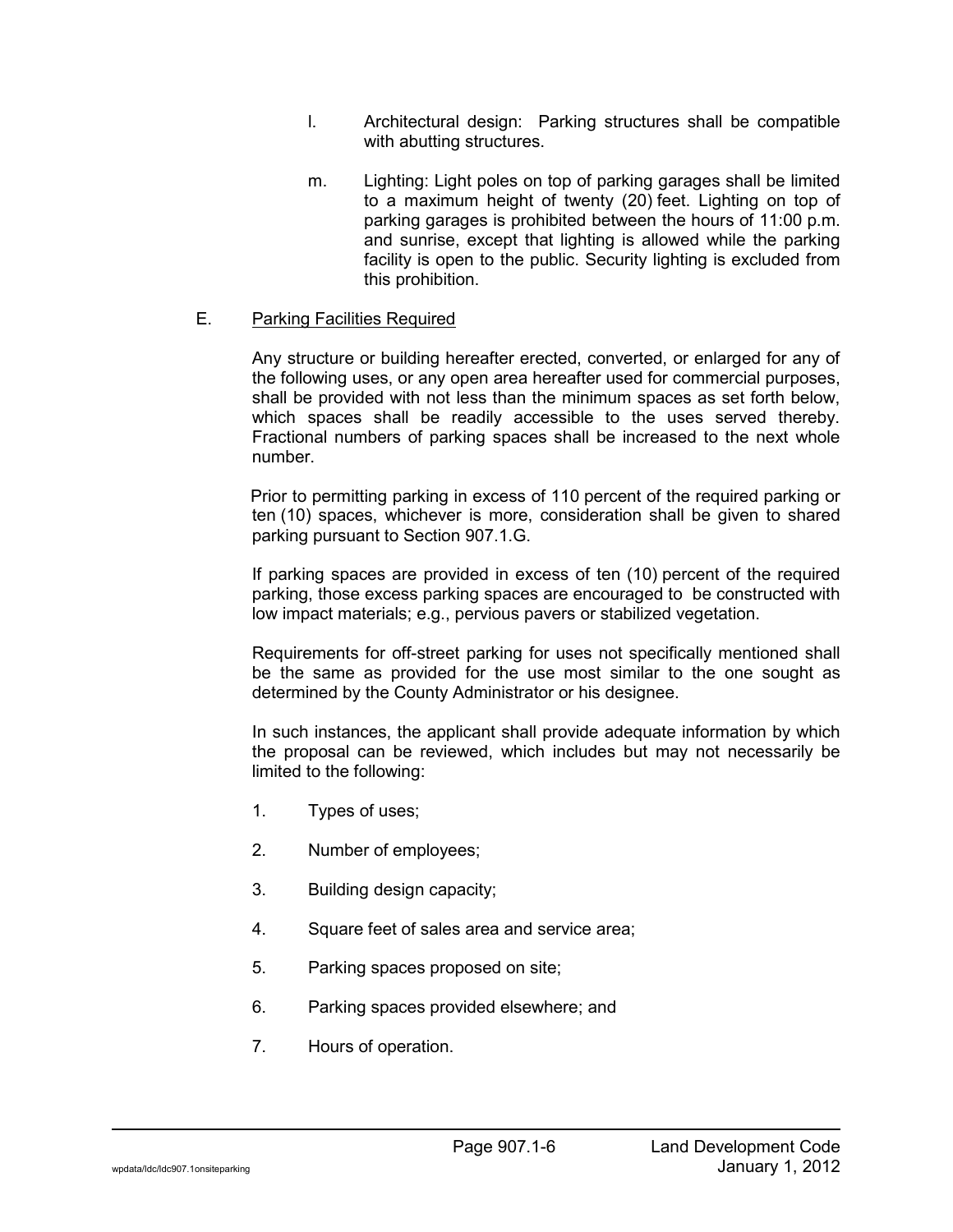| <b>USE</b>                                                                                                                             | <b>MINIMUM ON-SITE</b><br><b>PARKING</b><br><b>REQUIREMENT</b> | <b>RATIO OF FULL</b><br><b>SIZE TO</b><br><b>COMPACT</b><br><b>SPACES</b><br>(FULL/COMPACT) | <b>REQUIRED</b><br><b>BICYCLE</b><br><b>SPACES PER</b><br><b>PARKING</b><br><b>SPACE</b> | <b>NOTES</b>                                                                                                                                                                                                                                                                                                                                                                       |
|----------------------------------------------------------------------------------------------------------------------------------------|----------------------------------------------------------------|---------------------------------------------------------------------------------------------|------------------------------------------------------------------------------------------|------------------------------------------------------------------------------------------------------------------------------------------------------------------------------------------------------------------------------------------------------------------------------------------------------------------------------------------------------------------------------------|
| <b>Residential Uses</b>                                                                                                                |                                                                |                                                                                             |                                                                                          |                                                                                                                                                                                                                                                                                                                                                                                    |
| Single-Family<br>Detached, Single-<br>Family Attached, and<br>Two-Family<br>Dwellings, Including<br><b>Modular and Mobile</b><br>Homes | 1, 2, and<br>3 bedrooms:<br>2 spaces/unit                      | 100/0                                                                                       | $\mathbf 0$                                                                              | If on-street<br>parking is not<br>permitted or is<br>restricted on<br>the unit's street<br>frontage, then<br>0.25 visitor<br>parking space<br>per unit shall<br>be required.<br>The visitor<br>space shall be<br>located not<br>more than<br>200 feet from<br>the unit's street<br>frontage.<br>Resident<br>parking spaces<br>may be<br>tandem in<br>accordance<br>with this Code. |
|                                                                                                                                        | 4 or more<br>bedrooms:<br>3 spaces/unit                        | 100/0                                                                                       | $\mathbf 0$                                                                              |                                                                                                                                                                                                                                                                                                                                                                                    |
| Cluster/Multiple<br><b>Family Development</b>                                                                                          |                                                                | 75/25                                                                                       |                                                                                          |                                                                                                                                                                                                                                                                                                                                                                                    |
| <b>Resident Parking</b>                                                                                                                | Studio: 1 space/unit                                           | 100/0                                                                                       | $0.02$ per<br>provided<br>space                                                          | Resident<br>parking spaces<br>may be<br>tandem in<br>accordance<br>with this Code.                                                                                                                                                                                                                                                                                                 |
|                                                                                                                                        | 1, 2, or 3 bedroom:<br>2 spaces/unit                           | 100/0                                                                                       | $0.02$ per<br>provided<br>space                                                          |                                                                                                                                                                                                                                                                                                                                                                                    |
|                                                                                                                                        | 4 or more<br>bedrooms:<br>3.0 spaces/unit                      | 100/0                                                                                       | $0.02$ per<br>provided<br>space                                                          |                                                                                                                                                                                                                                                                                                                                                                                    |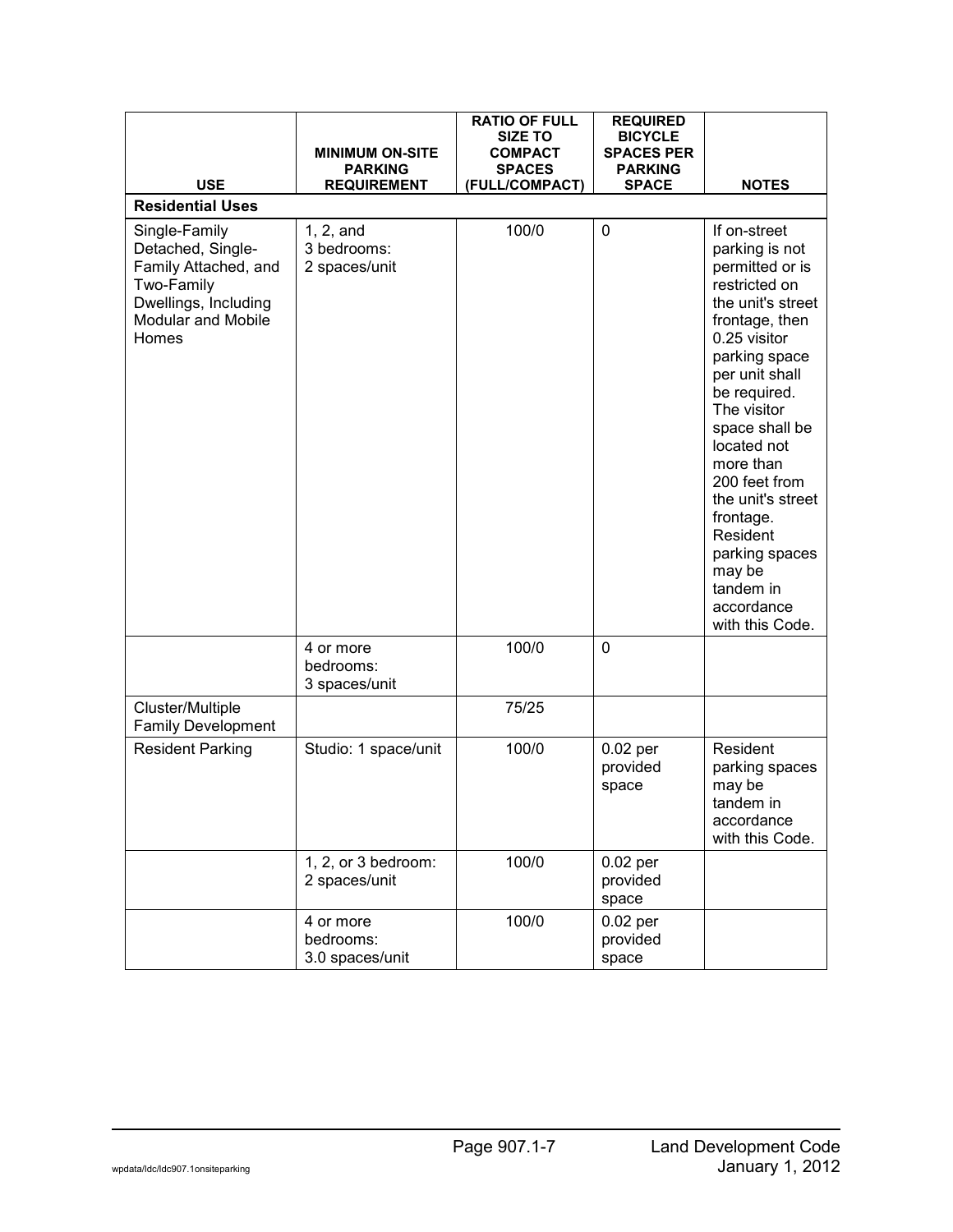|                                             | <b>MINIMUM ON-SITE</b>                                                                                               | <b>RATIO OF FULL</b><br><b>SIZE TO</b><br><b>COMPACT</b> | <b>REQUIRED</b><br><b>BICYCLE</b><br><b>SPACES PER</b> |                                                                                                                                                                                                                                                                              |
|---------------------------------------------|----------------------------------------------------------------------------------------------------------------------|----------------------------------------------------------|--------------------------------------------------------|------------------------------------------------------------------------------------------------------------------------------------------------------------------------------------------------------------------------------------------------------------------------------|
| <b>USE</b>                                  | <b>PARKING</b><br><b>REQUIREMENT</b>                                                                                 | <b>SPACES</b><br>(FULL/COMPACT)                          | <b>PARKING</b><br><b>SPACE</b>                         | <b>NOTES</b>                                                                                                                                                                                                                                                                 |
| <b>Residential Uses</b>                     |                                                                                                                      |                                                          |                                                        |                                                                                                                                                                                                                                                                              |
| <b>Visitor Parking</b>                      | 0.25 space/unit                                                                                                      | 50/50                                                    | 0                                                      | On-street<br>parking<br>provided in<br>accordance<br>with the<br>dimensions<br>required for<br>parallel spaces<br>may count<br>toward the<br>visitor parking<br>requirements.<br>These spaces<br>must be<br>located within<br>200 feet of the<br>building being<br>serviced. |
| Model Home                                  | As shown above<br>based upon<br>bedrooms, plus<br>1 space/salesperson                                                | 100/0                                                    | 0                                                      | Salesperson<br>space may be<br>a vacant<br>garage space<br>in the model<br>home or on-<br>street parking<br>if otherwise<br>permitted.                                                                                                                                       |
| <b>Group Living Facilities</b>              |                                                                                                                      |                                                          |                                                        |                                                                                                                                                                                                                                                                              |
| <b>Assisted Living</b><br><b>Facilities</b> | 1 space per<br>employee on the<br>largest shift, plus<br>1 space per 4 beds,<br>plus 1 space per<br>facility vehicle | 75/25                                                    | $0.02$ per<br>provided<br>space                        |                                                                                                                                                                                                                                                                              |
| Community<br><b>Residential Home</b>        | 1 space per 5 clients<br>permitted, plus<br>1 space per<br>employee                                                  | 75/25                                                    |                                                        |                                                                                                                                                                                                                                                                              |
| Boardinghouse                               | 1 space per room                                                                                                     | 75/25                                                    | $0.02$ per<br>provided<br>space                        |                                                                                                                                                                                                                                                                              |
| <b>Fraternity or Sorority</b><br>House      | 1 space per<br>2 students based on<br>maximum<br>occupancy, plus<br>1 space per<br>manager                           | 75/25                                                    | $0.02$ per<br>provided<br>space                        |                                                                                                                                                                                                                                                                              |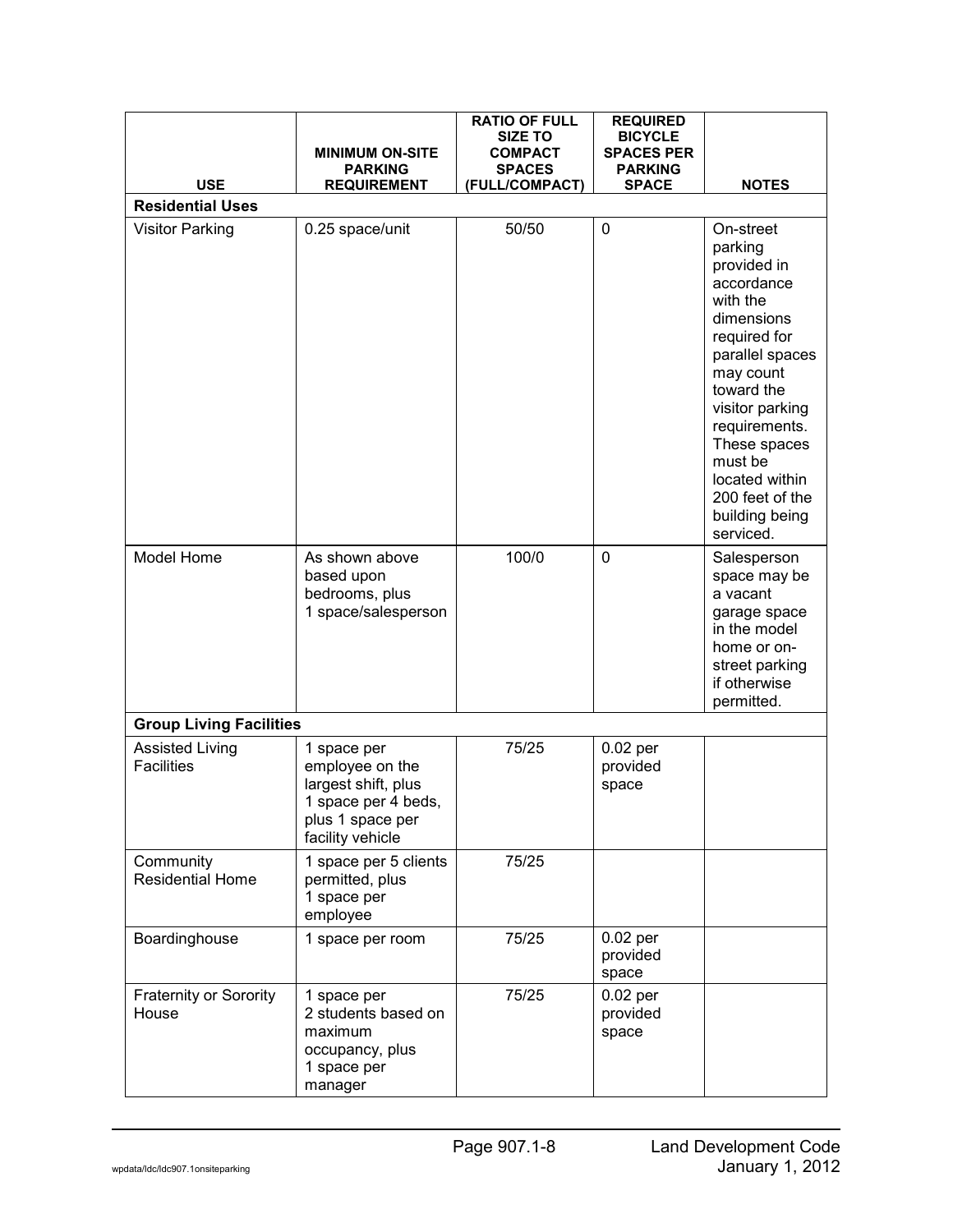| <b>USE</b>                                                                | <b>MINIMUM ON-SITE</b><br><b>PARKING</b><br><b>REQUIREMENT</b>               | <b>RATIO OF FULL</b><br><b>SIZE TO</b><br><b>COMPACT</b><br><b>SPACES</b><br>(FULL/COMPACT) | <b>REQUIRED</b><br><b>BICYCLE</b><br><b>SPACES PER</b><br><b>PARKING</b><br><b>SPACE</b> | <b>NOTES</b>                                                                                                                                                                                                                                    |
|---------------------------------------------------------------------------|------------------------------------------------------------------------------|---------------------------------------------------------------------------------------------|------------------------------------------------------------------------------------------|-------------------------------------------------------------------------------------------------------------------------------------------------------------------------------------------------------------------------------------------------|
| <b>Commercial Uses</b>                                                    |                                                                              |                                                                                             |                                                                                          |                                                                                                                                                                                                                                                 |
| Uses Located in<br><b>Shopping Centers</b><br>and Free-Standing<br>Retail | 1 space per 300 SF<br>(GFA)                                                  | 75/25                                                                                       | $0.02$ per<br>provided<br>space                                                          |                                                                                                                                                                                                                                                 |
| Auto Repair                                                               | 4 spaces per bay,<br>plus 1 space per<br>employee                            | 75/25                                                                                       | $\mathbf 0$                                                                              | Service bays<br>are not<br>spaces.                                                                                                                                                                                                              |
| <b>Auto Sales</b>                                                         | 1 space/400 SF of<br>GFA, plus 4 spaces<br>for each service bay              | 75/25                                                                                       | 0                                                                                        | Parking<br>spaces shall<br>be in addition<br>to display<br>areas.                                                                                                                                                                               |
| Auto Service Station:<br>without Associated<br><b>Convenience Store</b>   | 2 spaces, plus<br>4 spaces for each<br>service bay                           | 75/25                                                                                       | 0                                                                                        | Additional use<br>parking<br>associated<br>with the<br>service station,<br>such as fast<br>food or<br>washing<br>stations, shall<br>be calculated<br>in accordance<br>with the use<br>and is in addi-<br>tion to service<br>station parking.    |
| Auto Service Station:<br>with Associated<br><b>Convenience Store</b>      | 1 space per 250 SF<br>of GFA store, plus<br>4 spaces for each<br>service bay | 75/25                                                                                       | 0                                                                                        | Additional use<br>parking<br>associated<br>with the<br>service station,<br>such as fast<br>food or wash-<br>ing stations<br>shall be calcu-<br>lated in<br>accordance<br>with the use<br>and is in addi-<br>tion to service<br>station parking. |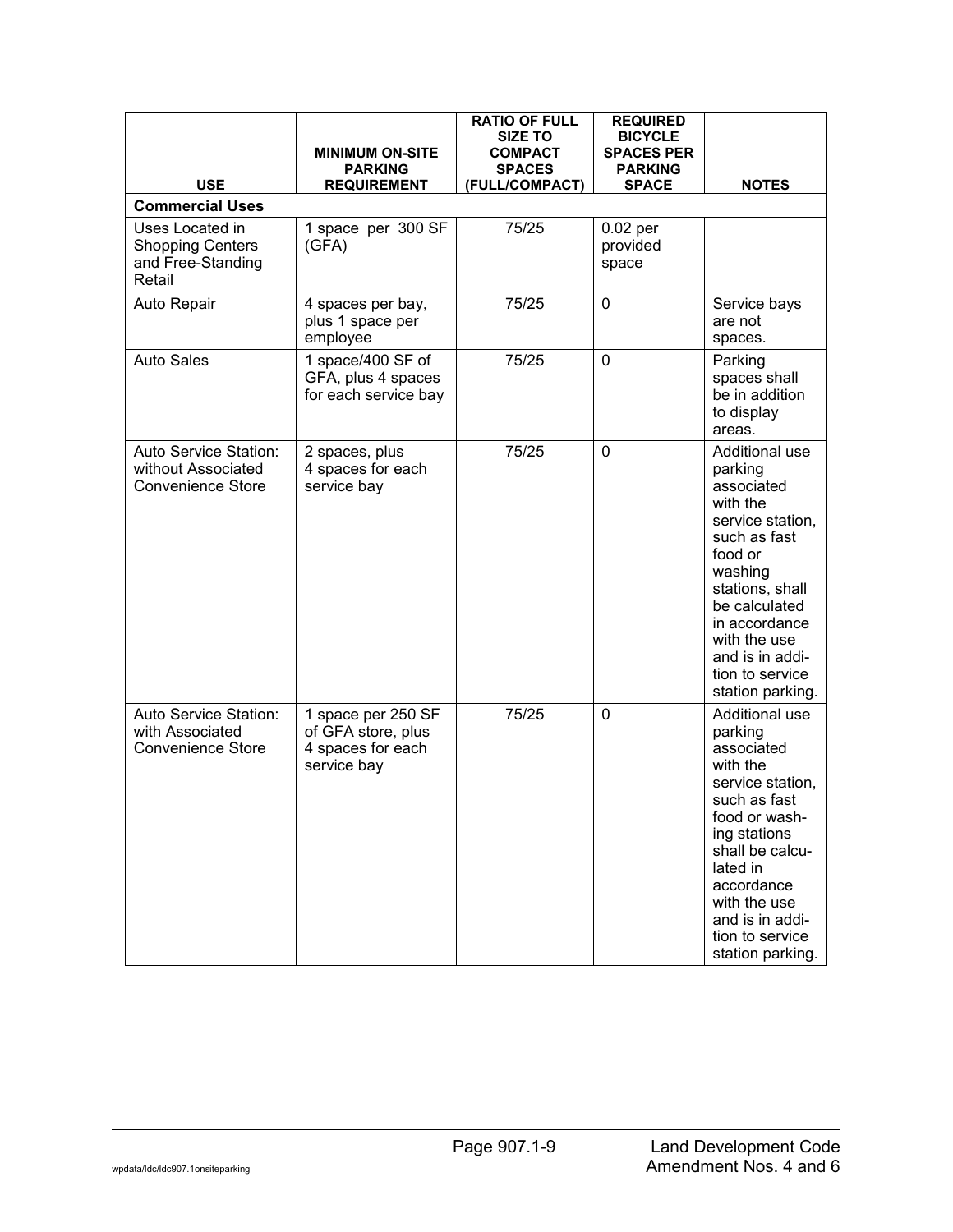| <b>USE</b>                                                         | <b>MINIMUM ON-SITE</b><br><b>PARKING</b><br><b>REQUIREMENT</b>                                                                                            | <b>RATIO OF FULL</b><br><b>SIZE TO</b><br>COMPACT<br><b>SPACES</b><br>(FULL/COMPACT) | <b>REQUIRED</b><br><b>BICYCLE</b><br><b>SPACES PER</b><br><b>PARKING</b><br><b>SPACE</b> | <b>NOTES</b>                                                   |
|--------------------------------------------------------------------|-----------------------------------------------------------------------------------------------------------------------------------------------------------|--------------------------------------------------------------------------------------|------------------------------------------------------------------------------------------|----------------------------------------------------------------|
| <b>Commercial Uses</b>                                             |                                                                                                                                                           |                                                                                      |                                                                                          |                                                                |
| Auto Wash                                                          | 2 spaces/washing<br>stall                                                                                                                                 | 75/25                                                                                | 0                                                                                        | Stacking shall<br>be provided as<br>put forth in this<br>Code. |
| <b>Personal Services</b>                                           | 1 space per 200 SF                                                                                                                                        | 75/25                                                                                | $0.10$ per<br>provided<br>space                                                          |                                                                |
| Bank, Savings and<br>Loan, Financial<br>Institution                | 1 space/250 SF                                                                                                                                            | 75/25                                                                                | 0.10 per<br>provided<br>space                                                            | Stacking shall<br>be provided as<br>put forth in this<br>Code. |
| Hotel, Motel                                                       | 1 space per room                                                                                                                                          | 75/25                                                                                | $0.02$ per<br>provided<br>space                                                          |                                                                |
| Home Improvement<br>Stores, Lumberyards;<br><b>Nurseries</b>       |                                                                                                                                                           | 75/25                                                                                | $0.02$ per<br>provided<br>space                                                          |                                                                |
| Less than 20,000 SF<br>of GFA                                      | 1 space/300 SF of<br>GFA for retail sales/<br>publically accessible<br>areas                                                                              | 75/25                                                                                | $0.02$ per<br>provided<br>space                                                          |                                                                |
| More than 20,000 SF<br>of GFA                                      | 1 space/400 SF of<br>gross floor area for<br>retail sales/publically<br>accessible areas                                                                  | 75/25                                                                                | $0.02$ per<br>provided<br>space                                                          |                                                                |
| <b>Self-Storage Facilities</b>                                     | 5 spaces                                                                                                                                                  | 75/25                                                                                | 1                                                                                        | Refer to<br>Section 1105<br>for additional<br>standards        |
| Free-Standing<br>Recreational<br>Vehicle/Boat Storage              | 1 space                                                                                                                                                   | N/A                                                                                  | $\mathbf 0$                                                                              | Refer to<br>Section 1105<br>for additional<br>standards        |
| Mortuaries, Funeral<br>Homes, and<br>Undertaking<br>Establishments | 1 space per 100 SF<br>of floor area for pub-<br>lic use, plus 1 space<br>per employee on<br>shift, plus service<br>area/parking for<br>hearses/ambulances | 75/25                                                                                | $\mathbf 0$                                                                              |                                                                |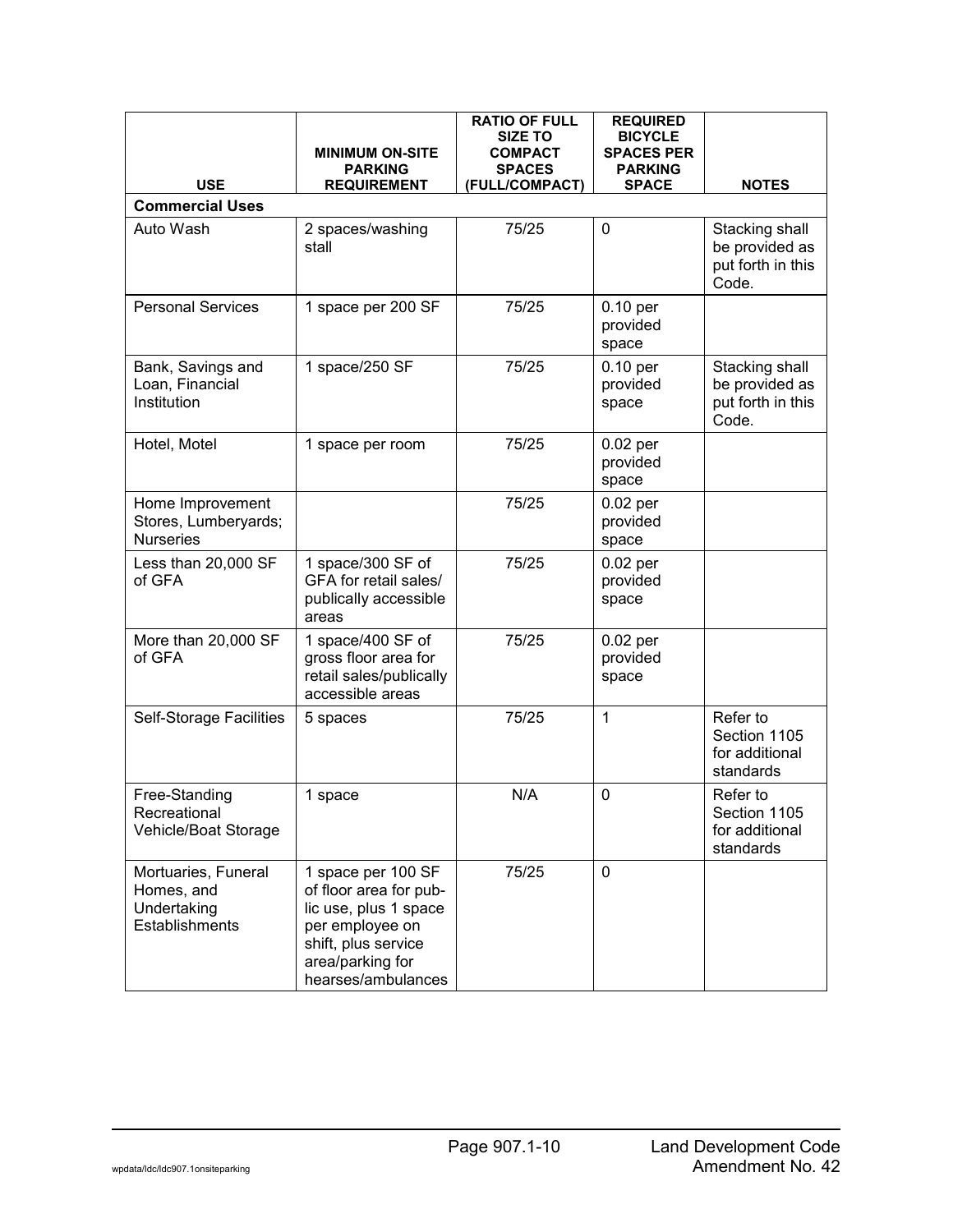| <b>USE</b>                                                          | <b>MINIMUM ON-SITE</b><br><b>PARKING</b><br><b>REQUIREMENT</b> | <b>RATIO OF FULL</b><br><b>SIZE TO</b><br><b>COMPACT</b><br><b>SPACES</b><br>(FULL/COMPACT) | <b>REQUIRED</b><br><b>BICYCLE</b><br><b>SPACES PER</b><br><b>PARKING</b><br><b>SPACE</b> | <b>NOTES</b>                                                                                                                                                                                                                          |
|---------------------------------------------------------------------|----------------------------------------------------------------|---------------------------------------------------------------------------------------------|------------------------------------------------------------------------------------------|---------------------------------------------------------------------------------------------------------------------------------------------------------------------------------------------------------------------------------------|
| <b>Commercial Uses</b>                                              |                                                                |                                                                                             |                                                                                          |                                                                                                                                                                                                                                       |
| Offices                                                             |                                                                |                                                                                             |                                                                                          | For on-site<br>parking<br>facilities<br>containing<br>1,000 or more<br>parking<br>spaces, the<br>parking<br>requirement<br>shall be<br>1 space per<br>500 SF of GFA<br>for parking<br>spaces<br>required in<br>excess of<br>1,000 SF. |
| Nonmedical<br>Administrative<br><b>Business and</b><br>Professional | 1 space/300 SF of<br><b>GFA</b>                                | 75/25                                                                                       | $0.02$ per<br>provided<br>space                                                          |                                                                                                                                                                                                                                       |
| Government                                                          | 1 space/300 SF of<br>GFA*                                      | 75/25                                                                                       | $0.02$ per<br>provided<br>space                                                          | *Additional<br>spaces will be<br>required for<br>facilities that<br>support public<br>assembly,<br>festivals, cus-<br>tomer service<br>activities,<br>elections, or<br>similar<br>activities in<br>accordance<br>with this Code.      |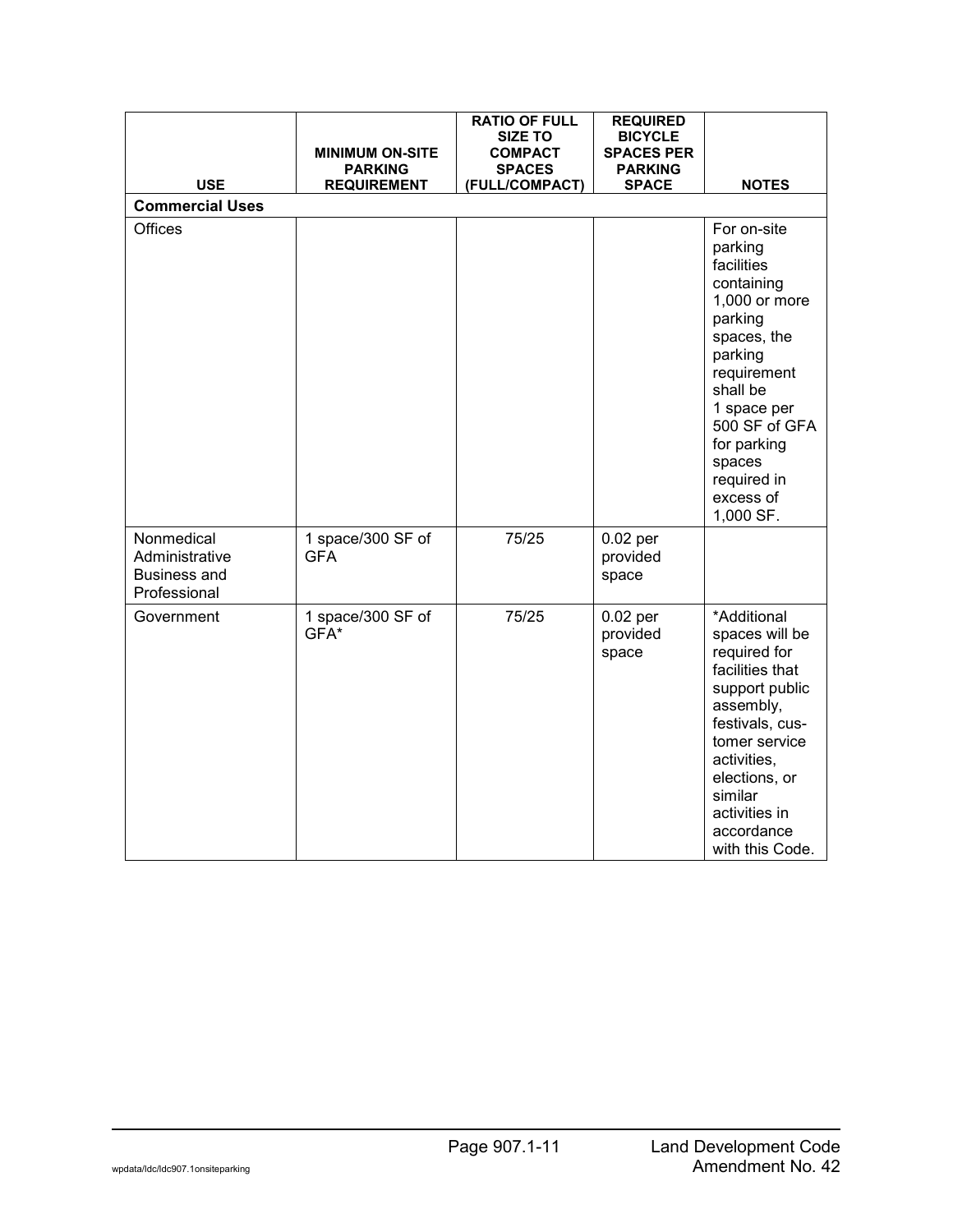|                                      |                                                                                                                                                                                                    | <b>RATIO OF FULL</b><br>SIZE TO | <b>REQUIRED</b><br><b>BICYCLE</b>       |                                                                                                         |
|--------------------------------------|----------------------------------------------------------------------------------------------------------------------------------------------------------------------------------------------------|---------------------------------|-----------------------------------------|---------------------------------------------------------------------------------------------------------|
|                                      | <b>MINIMUM ON-SITE</b><br><b>PARKING</b>                                                                                                                                                           | <b>COMPACT</b><br><b>SPACES</b> | <b>SPACES PER</b><br><b>PARKING</b>     |                                                                                                         |
| <b>USE</b>                           | <b>REQUIREMENT</b>                                                                                                                                                                                 | (FULL/COMPACT)                  | <b>SPACE</b>                            | <b>NOTES</b>                                                                                            |
| <b>Food and Drink</b>                |                                                                                                                                                                                                    |                                 |                                         |                                                                                                         |
| <b>Restaurants</b>                   |                                                                                                                                                                                                    |                                 |                                         |                                                                                                         |
| On-Premises with no<br>Drive-Through | 1 space/100 gross<br>SF of floor area up<br>to 6,000 gross SF<br>plus<br>1 space/75 gross SF<br>of floor area over<br>6,000 gross SF,<br>including any out-<br>door/semi-enclosed<br>eating area   | 75/25                           | $0.02$ per<br>provided<br>space         | Curbside-to-go<br>pick-up spaces<br>will not be<br>credited<br>toward<br>required<br>parking.           |
| On-Premises with<br>Drive-Through    | 1 space/150 gross<br>SF of floor area up<br>to 6,000 gross SF<br>plus<br>1 space/75 gross SF<br>of floor area over<br>6,000 gross SF,<br>including any<br>outdoor/semi-<br>enclosed eating<br>area | 75/25                           | $0.02$ per<br>provided<br>space         | Stacking shall<br>be provided as<br>put forth in this<br>Code                                           |
| Take-out                             | 1 space/300 SF of<br>gross floor area plus<br>1 per employee on<br>the largest shift                                                                                                               | 75/25                           | $0.02$ per<br>provided<br>space         | No seating<br>area provided.<br>Stacking shall<br>be provided as<br>put forth in this<br>Code.          |
| Bars, Taverns, Clubs                 | 1 space per 75 SF                                                                                                                                                                                  | 75/25                           | $0.02$ per<br>provided<br>space         |                                                                                                         |
| Catering/Banquet<br>Halls            | 2 spaces per 100 SF                                                                                                                                                                                | 75/25                           | 0                                       |                                                                                                         |
| <b>Educational Facilities</b>        |                                                                                                                                                                                                    |                                 |                                         |                                                                                                         |
| Day Care Center                      | 1 space/staff<br>member, plus<br>1 space/15 clients of<br>licensed capacity                                                                                                                        | 75/25                           | 0                                       |                                                                                                         |
| Elementary and<br>Middle Schools     | 1 parking space per<br>faculty member or<br><b>State Requirements</b><br>for Educational<br>Facilities (SREF)<br>plus adequate<br>parking for special<br>events; e.g., open<br>houses or pageants. | 75/25                           | 0.5 <sub>per</sub><br>provided<br>space | Bicycle spaces<br>for teachers<br>and visitors<br>should be<br>separate from<br>spaces for<br>students. |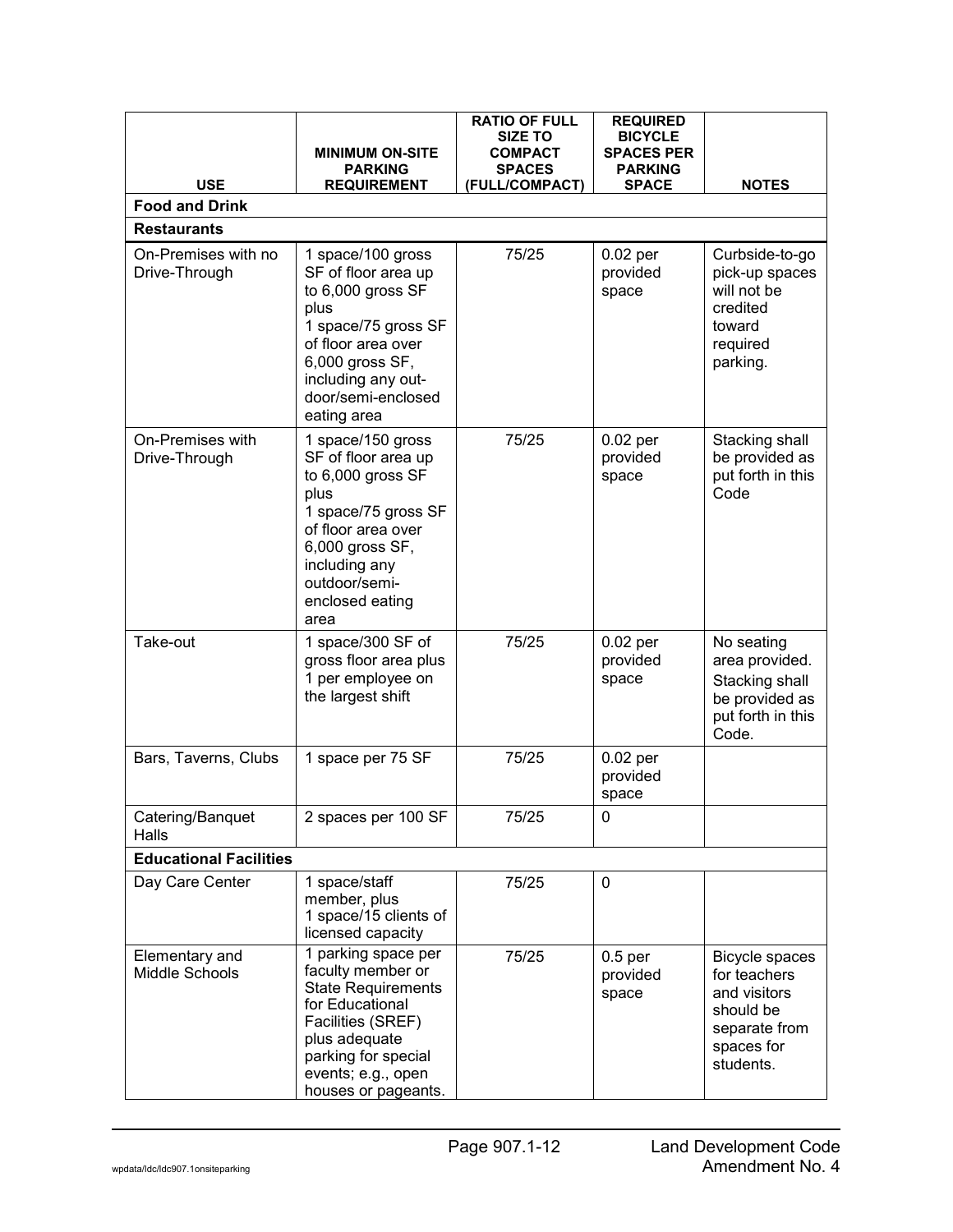|                                                                                                 | <b>MINIMUM ON-SITE</b><br><b>PARKING</b>                                                                                                                                                                                                                                                                                                                                                                                          | <b>RATIO OF FULL</b><br><b>SIZE TO</b><br><b>COMPACT</b><br><b>SPACES</b> | <b>REQUIRED</b><br><b>BICYCLE</b><br><b>SPACES PER</b><br><b>PARKING</b> |              |
|-------------------------------------------------------------------------------------------------|-----------------------------------------------------------------------------------------------------------------------------------------------------------------------------------------------------------------------------------------------------------------------------------------------------------------------------------------------------------------------------------------------------------------------------------|---------------------------------------------------------------------------|--------------------------------------------------------------------------|--------------|
| <b>USE</b>                                                                                      | <b>REQUIREMENT</b>                                                                                                                                                                                                                                                                                                                                                                                                                | (FULL/COMPACT)                                                            | <b>SPACE</b>                                                             | <b>NOTES</b> |
| <b>Educational Facilities</b>                                                                   |                                                                                                                                                                                                                                                                                                                                                                                                                                   |                                                                           |                                                                          |              |
| Senior High Schools                                                                             | 10 spaces per<br>classroom, plus<br>1 space per<br>administrative or<br>staff position or<br><b>SREF</b>                                                                                                                                                                                                                                                                                                                          | 75/25                                                                     | 0.5 <sub>per</sub><br>provided<br>space                                  |              |
| Colleges, Universities                                                                          | 1 space per student;<br>1 space per<br>administrative or<br>staff position.<br>Housing facilities on<br>college/university<br>campuses must<br>provide associated<br>off-street parking of<br>2 spaces for each<br>3 sleeping rooms.<br>Other such<br>accessory uses for<br>colleges/universities;<br>i.e., libraries,<br>auditoriums,<br>stadiums, etc., shall<br>provide parking as<br>required in this table<br>for such uses. | 75/25                                                                     | 0.5 <sub>per</sub><br>provided<br>space                                  |              |
| <b>Human Health Services</b>                                                                    |                                                                                                                                                                                                                                                                                                                                                                                                                                   |                                                                           |                                                                          |              |
| Convalescent and<br><b>Nursing Homes</b>                                                        | 1 space/4 beds                                                                                                                                                                                                                                                                                                                                                                                                                    | 75/25                                                                     | $0.02$ per<br>provided<br>space                                          |              |
| Medical; Dental<br>Offices and Clinics,<br>including Independent<br><b>Testing Laboratories</b> | 1 space/200 SF of<br><b>GFA</b>                                                                                                                                                                                                                                                                                                                                                                                                   | 75/25                                                                     | $0.02$ per<br>provided<br>space                                          |              |
| Hospitals                                                                                       | 1 space per bed                                                                                                                                                                                                                                                                                                                                                                                                                   | 75/25                                                                     | $0.02$ per<br>provided<br>space                                          |              |
| Health Club/Gym                                                                                 | 1 space per 100 SF                                                                                                                                                                                                                                                                                                                                                                                                                | 75/25                                                                     | 0.05 provided<br>spaces                                                  |              |
| <b>Companion Animal Uses</b>                                                                    |                                                                                                                                                                                                                                                                                                                                                                                                                                   |                                                                           |                                                                          |              |
| Veterinarian<br>Office/Animal Hospital                                                          | 1 space/200 SF of<br><b>GFA</b>                                                                                                                                                                                                                                                                                                                                                                                                   | 75/25                                                                     | 0                                                                        |              |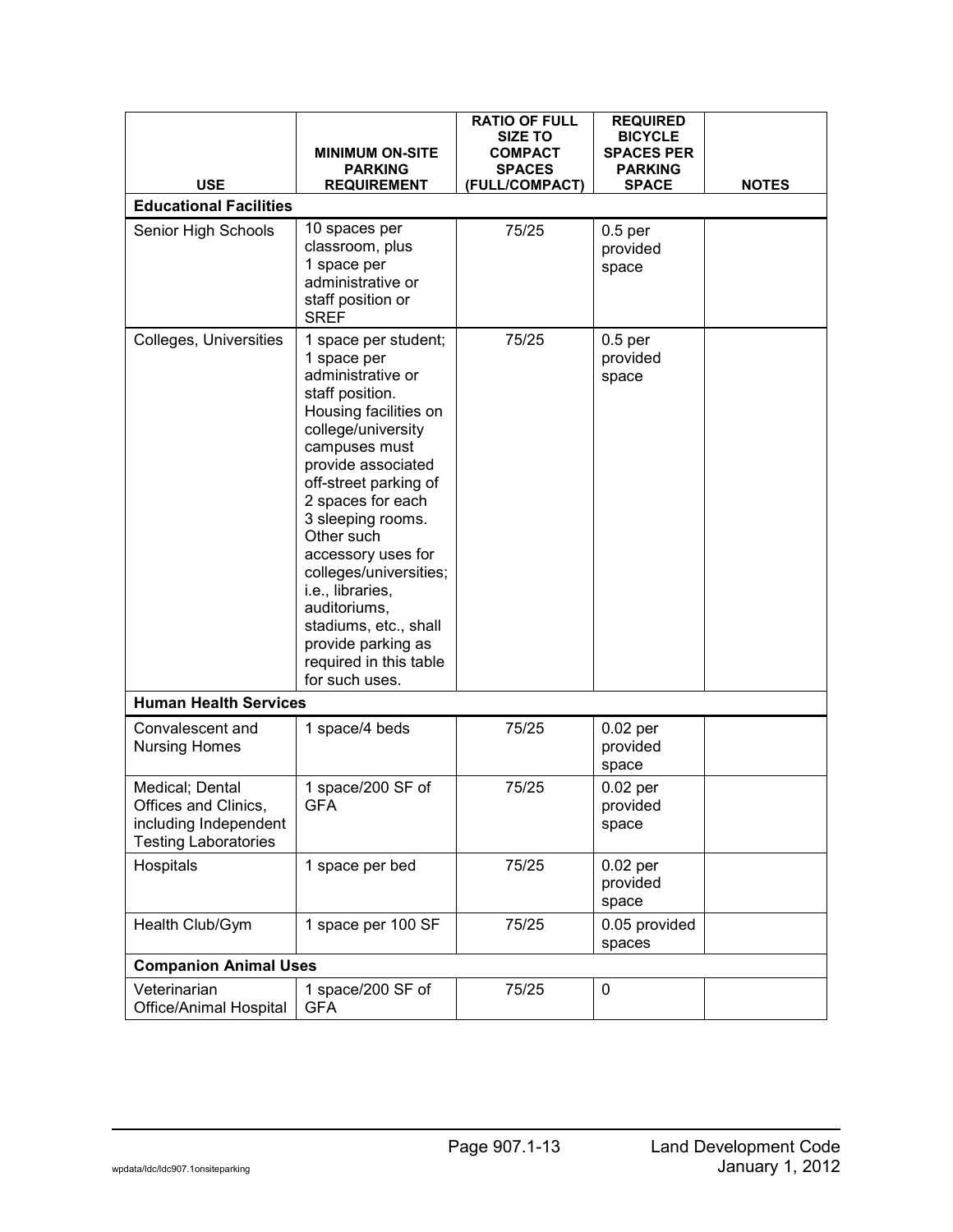|                                                   | <b>MINIMUM ON-SITE</b><br><b>PARKING</b>                                                   | <b>RATIO OF FULL</b><br><b>SIZE TO</b><br><b>COMPACT</b><br><b>SPACES</b> | <b>REQUIRED</b><br><b>BICYCLE</b><br><b>SPACES PER</b><br><b>PARKING</b> |                                                                                   |
|---------------------------------------------------|--------------------------------------------------------------------------------------------|---------------------------------------------------------------------------|--------------------------------------------------------------------------|-----------------------------------------------------------------------------------|
| <b>USE</b>                                        | <b>REQUIREMENT</b>                                                                         | (FULL/COMPACT)                                                            | <b>SPACE</b>                                                             | <b>NOTES</b>                                                                      |
| <b>Companion Animal Uses</b><br>Kennels, Boarding | 1 space/300 SF                                                                             | 75/25                                                                     | 0                                                                        | Kennel spaces<br>are in addition<br>to any required<br>residential<br>parking.    |
| Kennels, Breeding                                 | 1 space per nonresi-<br>dential employee<br>plus 1 space per<br>1,000 SF of kennel<br>area | 75/25                                                                     | 0                                                                        | Kennel spaces<br>are in addition<br>to any required<br>residential<br>parking.    |
| <b>Grooming Services</b>                          | 1 space/200 SF of<br><b>GFA</b>                                                            | 75/25                                                                     | 0                                                                        | Spaces are in<br>addition to any<br>required<br>residential<br>parking.           |
| Stables, Public                                   | 1 space per 5 stalls                                                                       | 75/25                                                                     | $0.02$ per<br>provided<br>space                                          | Spaces are in<br>addition to<br>other uses,<br>such as<br>residences, on<br>site. |
| <b>Entertainment and Recreation</b>               |                                                                                            |                                                                           |                                                                          |                                                                                   |
| Arcades, Games                                    | 1 space/200 SF of<br><b>GFA</b>                                                            | 75/25                                                                     | $0.05$ per<br>provided<br>space                                          |                                                                                   |
| <b>Bowling Alleys</b>                             | 3 spaces/alley, plus<br>required parking for<br>other uses on the<br>site                  | 75/25                                                                     | $0.02$ per<br>provided<br>space                                          |                                                                                   |
| Billiards Hall, Bingo<br>Hall, Lodges             | 1 space per 75 SF<br>of GFA                                                                | 75/25                                                                     | $0.02$ per<br>provided<br>space                                          |                                                                                   |
| Driving Range (Golf)                              | 2 spaces/tee plus<br>required parking for<br>any other uses on<br>the site                 | 75/25                                                                     | $0.02$ per<br>provided<br>space                                          |                                                                                   |
| <b>Golf Course</b><br>(Regulation)                | 4 spaces/hole plus<br>required parking for<br>any other uses on<br>the site                | 75/25                                                                     | $0.02$ per<br>provided<br>space                                          |                                                                                   |
| Miniature Golf                                    | 1 space/3 holes plus<br>required parking for<br>any other uses on<br>the site              | 75/25                                                                     | $0.05$ per<br>provided<br>space                                          |                                                                                   |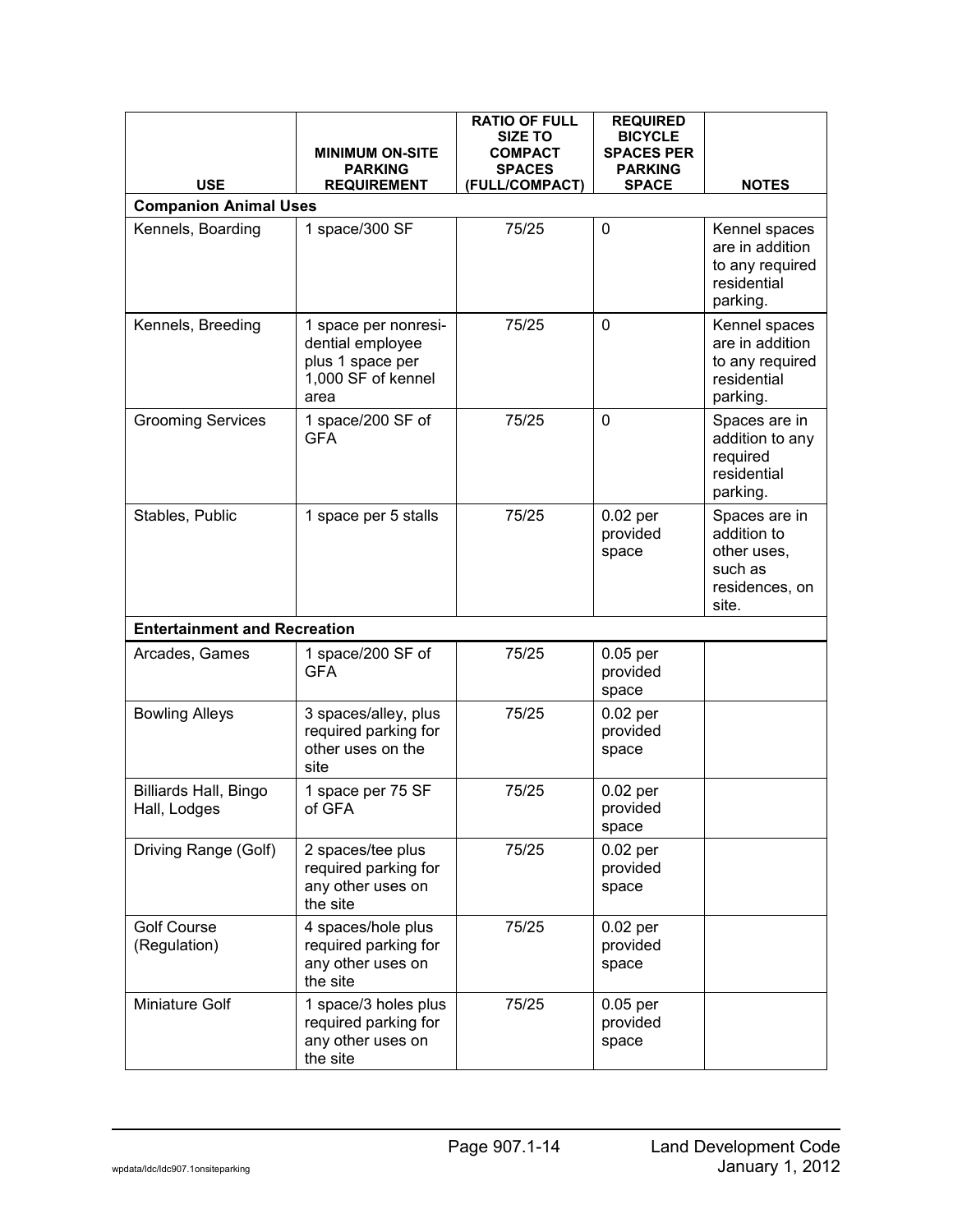| <b>USE</b>                                                   | <b>MINIMUM ON-SITE</b><br><b>PARKING</b><br><b>REQUIREMENT</b>                                    | <b>RATIO OF FULL</b><br><b>SIZE TO</b><br><b>COMPACT</b><br><b>SPACES</b><br>(FULL/COMPACT) | <b>REQUIRED</b><br><b>BICYCLE</b><br><b>SPACES PER</b><br><b>PARKING</b><br><b>SPACE</b> | <b>NOTES</b>                                                                                                                                          |
|--------------------------------------------------------------|---------------------------------------------------------------------------------------------------|---------------------------------------------------------------------------------------------|------------------------------------------------------------------------------------------|-------------------------------------------------------------------------------------------------------------------------------------------------------|
| <b>Entertainment and Recreation</b>                          |                                                                                                   |                                                                                             |                                                                                          |                                                                                                                                                       |
| Parks and Other<br>Similar, Passive-Use<br>Open Areas        | 1 space per<br>2,500 SF devoted to<br>the activity                                                | 75/25                                                                                       | $0.05$ per<br>provided<br>space                                                          |                                                                                                                                                       |
| Other Outdoor<br>Entertainment,<br>Sports, and<br>Recreation | 1 space per<br>3 persons based on<br>occupancy, plus<br>1 space per<br>employee on major<br>shift | 75/25                                                                                       | $0.05$ per<br>provided<br>space                                                          | Where<br>tournaments or<br>similar<br>contests are<br>expected,<br>additional open<br>areas suitable<br>for<br>parking/loading<br>may be<br>required. |
| <b>Nightclubs and Dance</b><br>Halls                         | 1 space per 75 SF                                                                                 | 100/0                                                                                       | 0                                                                                        |                                                                                                                                                       |
| Community<br>Clubhouse/Recreation<br>Center                  | 1 space per 200 SF                                                                                | 75/25                                                                                       | $0.05$ per<br>provided<br>space                                                          |                                                                                                                                                       |
| <b>Skating Rinks</b>                                         | 1 space/200 SF of<br><b>GFA</b>                                                                   | 75/25                                                                                       | $0.10$ per<br>provided<br>space                                                          |                                                                                                                                                       |
| <b>Swimming Pools</b><br>Commercial                          | 1 space per<br>120 square of water<br>surface                                                     | 75/25                                                                                       | $0.05$ per<br>provided<br>parking                                                        |                                                                                                                                                       |
| <b>Swimming Pools</b><br>Community<br>(Subdivision)          | 1 space per 200 SF<br>of surface water                                                            | 75/25                                                                                       | $0.05$ per<br>provided<br>parking                                                        | Where pools<br>are accessory<br>to clubhouse<br>or recreation<br>center,<br>1 space per<br>200 SF of<br>structure only.                               |
| Tennis, Handball, and<br>Racquetball Facilities              | 2 spaces/court plus<br>required parking for<br>additional uses on<br>the site                     | 75/25                                                                                       | $0.05$ per<br>provided<br>space                                                          |                                                                                                                                                       |
| Theaters, Movies                                             | 1 space/3 seats in<br>auditorium(s)                                                               | 75/25                                                                                       | $0.10$ per<br>provided<br>space                                                          |                                                                                                                                                       |
| <b>Amusement Parks</b>                                       | Based upon site or<br>traffic analysis                                                            |                                                                                             | 0                                                                                        |                                                                                                                                                       |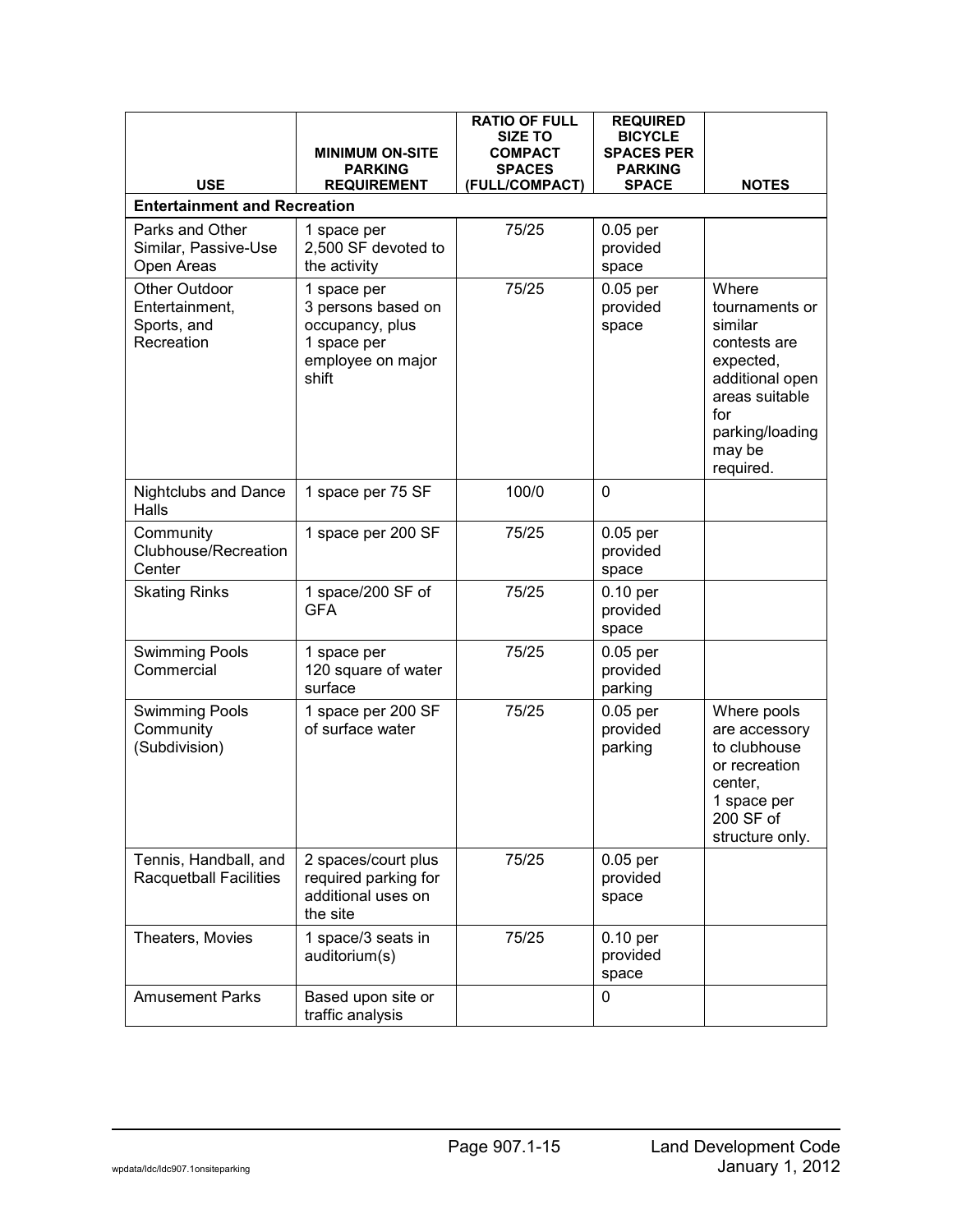| <b>USE</b>                                                                                     | <b>MINIMUM ON-SITE</b><br><b>PARKING</b><br><b>REQUIREMENT</b>                                                                                                                                                                  | <b>RATIO OF FULL</b><br><b>SIZE TO</b><br><b>COMPACT</b><br><b>SPACES</b><br>(FULL/COMPACT) | <b>REQUIRED</b><br><b>BICYCLE</b><br><b>SPACES PER</b><br><b>PARKING</b><br><b>SPACE</b> | <b>NOTES</b>                                                                                             |
|------------------------------------------------------------------------------------------------|---------------------------------------------------------------------------------------------------------------------------------------------------------------------------------------------------------------------------------|---------------------------------------------------------------------------------------------|------------------------------------------------------------------------------------------|----------------------------------------------------------------------------------------------------------|
| <b>Entertainment and Recreation</b>                                                            |                                                                                                                                                                                                                                 |                                                                                             |                                                                                          |                                                                                                          |
| Marinas, Boat Liveries                                                                         | 1 space per 3 wet<br>slips, plus 1 space<br>per 5 dry slips, plus<br>1 space per<br>employee                                                                                                                                    | 100                                                                                         | 0                                                                                        | 75 percent of<br>the parking<br>spaces shall<br>be sized for<br>truck and<br>hitched-trailer<br>parking. |
| <b>Places of Assembly</b>                                                                      |                                                                                                                                                                                                                                 |                                                                                             |                                                                                          |                                                                                                          |
| Auditoriums,<br>Stadiums,<br>Amphitheaters, and<br>Similar Spaces of<br><b>Public Assembly</b> | 1 space/3 seats or<br>1 space/35 SF of<br><b>GFA</b> where there<br>are no fixed seats                                                                                                                                          | 75/25                                                                                       | 0.10 per<br>provided<br>space                                                            |                                                                                                          |
| <b>Religious Assembly</b>                                                                      | 1 space/3 seats<br>within the main<br>assembly room or if<br>there are no fixed<br>seats,<br>1 space/35 SF of<br><b>GFA within the main</b><br>room, plus spaces<br>for additional uses<br>on site                              | 75/25                                                                                       | $0.10$ per<br>provided<br>space                                                          |                                                                                                          |
| <b>Industrial Uses</b>                                                                         |                                                                                                                                                                                                                                 |                                                                                             |                                                                                          |                                                                                                          |
| Flex Space                                                                                     | Per site or traffic<br>analysis, but not<br>less than 1 space<br>per 500 SF                                                                                                                                                     | 75/25                                                                                       | 0                                                                                        |                                                                                                          |
| Manufacturing or<br>Assembly                                                                   | 1 space per 700 SF                                                                                                                                                                                                              | 100/0                                                                                       | 0                                                                                        |                                                                                                          |
| <b>Truck Terminals and</b><br>Wholesale<br>Warehouses                                          | 1 space per<br>employee, plus<br>1 space for each<br>vehicle used in<br>connection with the<br>facility, plus<br>sufficient space to<br>accommodate the<br>largest number of<br>vehicles that may be<br>expected at one<br>time | 100/0                                                                                       | 0                                                                                        | Spaces shall<br>be sized<br>appropriately<br>for the<br>intended<br>vehicle.                             |
| <b>Visitor Parking</b>                                                                         | 5 spaces per<br>building                                                                                                                                                                                                        | 75/25                                                                                       | 0                                                                                        |                                                                                                          |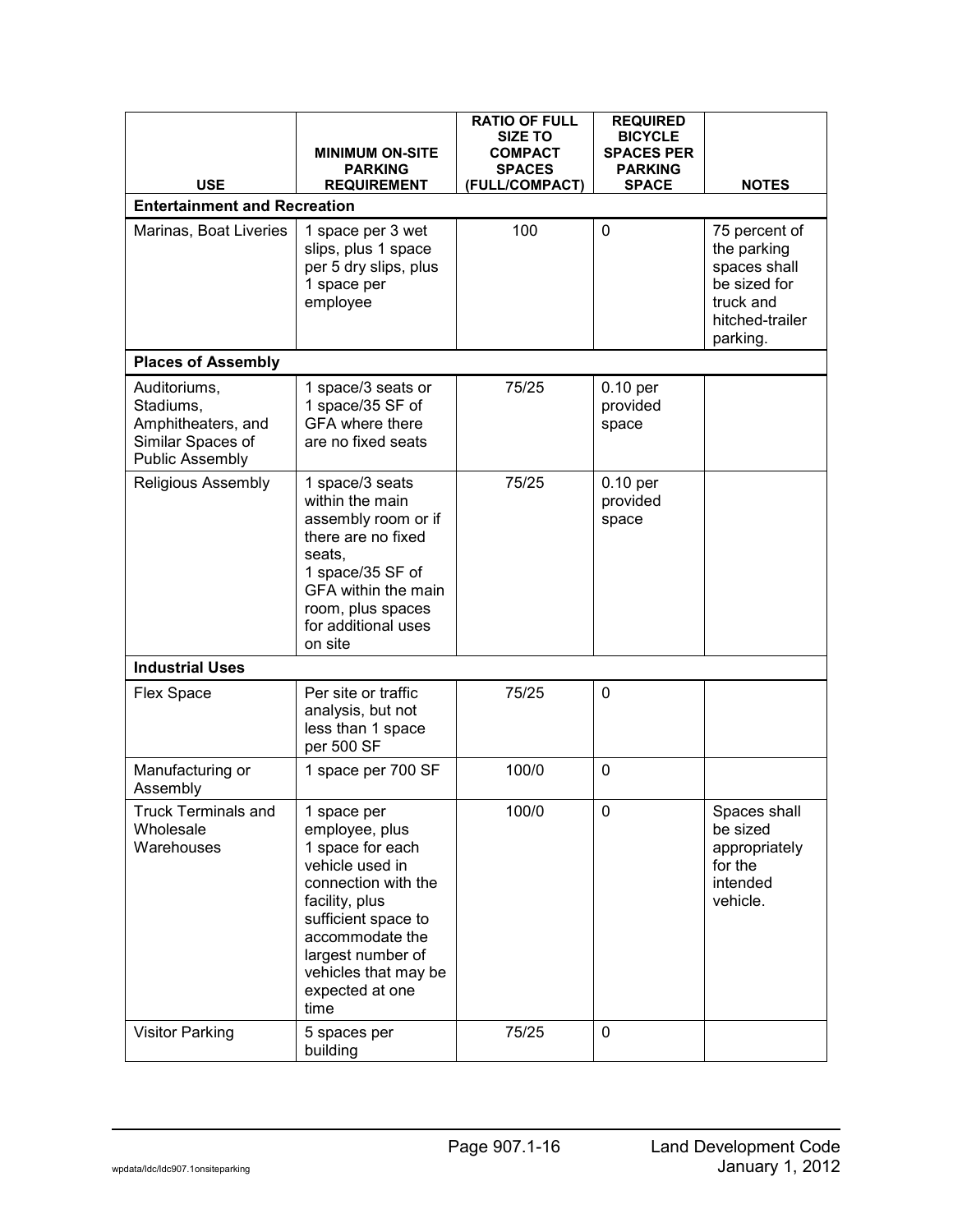| <b>USE</b><br><b>Utilities</b>                                                                                   | <b>MINIMUM ON-SITE</b><br><b>PARKING</b><br><b>REQUIREMENT</b> | <b>RATIO OF FULL</b><br><b>SIZE TO</b><br><b>COMPACT</b><br><b>SPACES</b><br>(FULL/COMPACT) | <b>REQUIRED</b><br><b>BICYCLE</b><br><b>SPACES PER</b><br><b>PARKING</b><br><b>SPACE</b> | <b>NOTES</b> |
|------------------------------------------------------------------------------------------------------------------|----------------------------------------------------------------|---------------------------------------------------------------------------------------------|------------------------------------------------------------------------------------------|--------------|
| Unmanned Projects,<br>such as Substations,<br>Cell Towers, and<br>Water or Wastewater<br><b>Pumping Stations</b> | 1 space per location                                           |                                                                                             |                                                                                          |              |

### F. Allowed Parking Facility Reductions

Where the following alternative transportation options are provided, the required parking spaces for Commercial, Office, Multiple Family, and Industrial uses may be reduced; such options shall be assessed cumulatively:

1. Carpools, Vanpools, or Bike Sharing

Where infrastructure and support programs to facilitate shared vehicle or bicycle use, such as carpools, vanpools, car-share services, ride boards, bike-share systems, and shuttle services to mass transit are provided, the required parking spaces may be reduced by up to ten (10) percent.

2. Low-Emitting, Fuel Efficient, and Alternative Energy Vehicle Sharing Program

Where building occupants have access to a low-emitting, fuel efficient, or alternative energy vehicle-sharing program, the required parking spaces may be reduced by up to ten percent. The following requirements must be met:

- a. A vehicle-sharing contract must be provided that has an agreement of at least two (2) years.
- b. The estimated number of building occupants served per vehicle must be supported by documentation.
- c. A narrative explaining the vehicle sharing program and its administration must be submitted.
- d. Parking for low-emitting and fuel efficient vehicles must be located in the nearest available spaces in the nearest available parking area.

In addition to the reduced number of spaces, the spaces provided for low-emitting, fuel efficient, or alternative energy vehicles may be reduced to a minimum of 5'W X 9'L.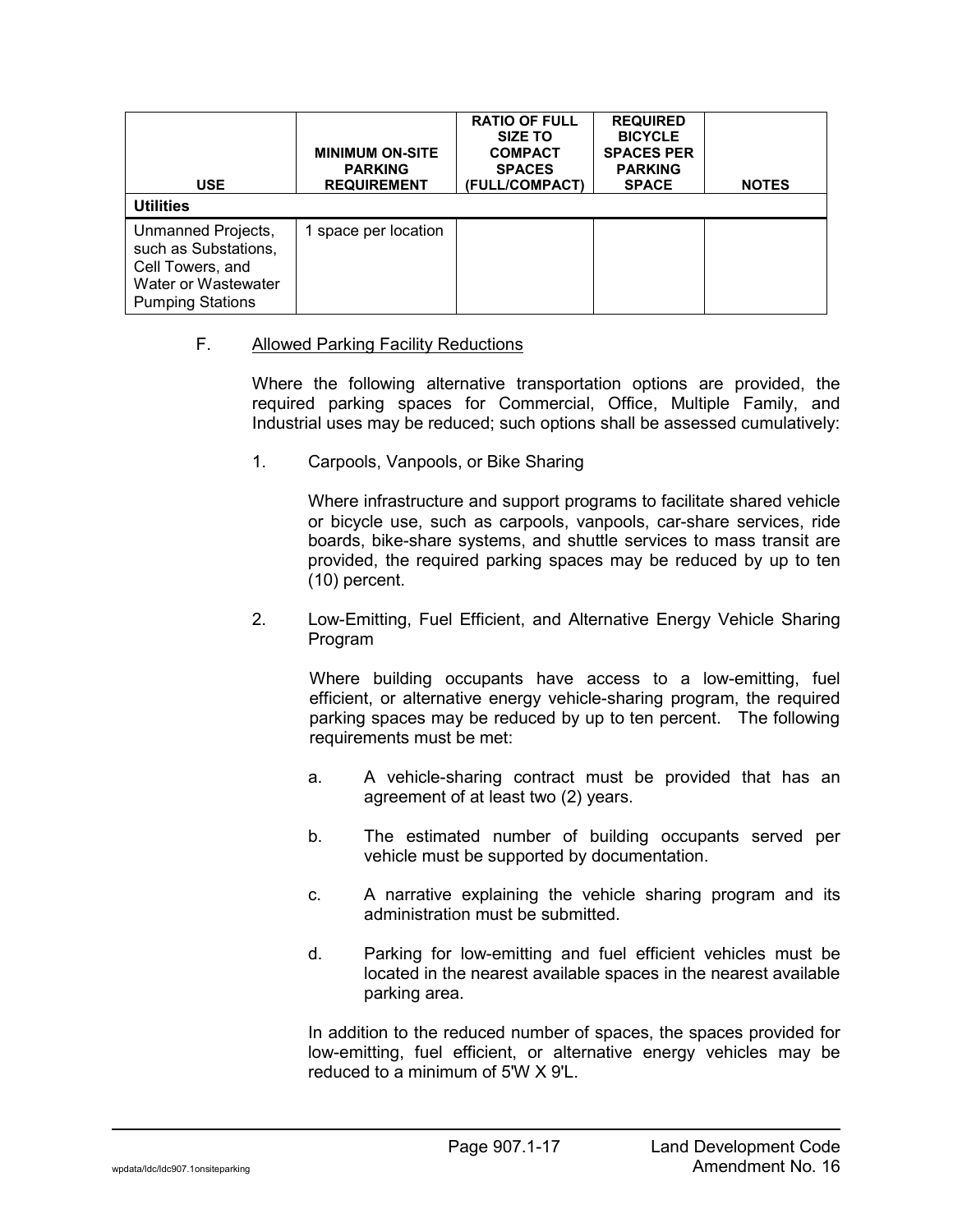## 3. Transit Facilities

Where the facility is located within one-quarter mile walking distance (measured from the project boundary) of one (1) or more existing or planned stops, the required parking spaces may be reduced by up to fifteen (15) percent.

## G. Shared Parking

To reduce heat island effects and the development of unnecessary, impervious parking areas; shared parking is encouraged.

Shared parking may be allowed when land uses have different parking demand patterns and are able to use the same parking spaces/areas throughout the day. Shared parking is most effective when these land uses have significantly different peak-parking characteristics that vary by the time of day, day of the week, and/or season of the year.

1. Calculation of Parking Spaces Required with Shared Parking

The minimum number of parking spaces for a mixed-use development or where shared-parking strategies are proposed shall be determined by a study prepared by the applicant following the procedures of the Urban Land Institute (ULI), Shared Parking Report, Institute of Transportation Engineers (ITE), Shared Parking Guidelines, or other approved procedures. A formal parking study may be waived where there is established experience with the land use mix and its impact is expected to be minimal. The actual number of parking spaces required shall be based on well recognized sources of parking data, such as the ULI or ITE reports. If standard rates are not available or limited, the applicant may collect data at similar sites to establish local parking demand rates. If the shared parking plan assumes use of an existing parking facility, then field surveys shall be conducted to determine actual parking accumulation. These surveys should consider the seasonal peak period for the combination of land uses involved. The applicant shall determine the minimum number of parking spaces required for shared-parking arrangements or mixeduse developments by the following:

- a. Determine the number of parking spaces that are required for each land use separately.
- b. Based on the hourly variation in parking demand, determine the peak-parking demand for the combined demand of all the uses in the development.
- c. Compare the calculations in Steps a and b above, and the lesser of the two (2) peak-parking demands shall be used as the minimum number of parking spaces that needs to be provided.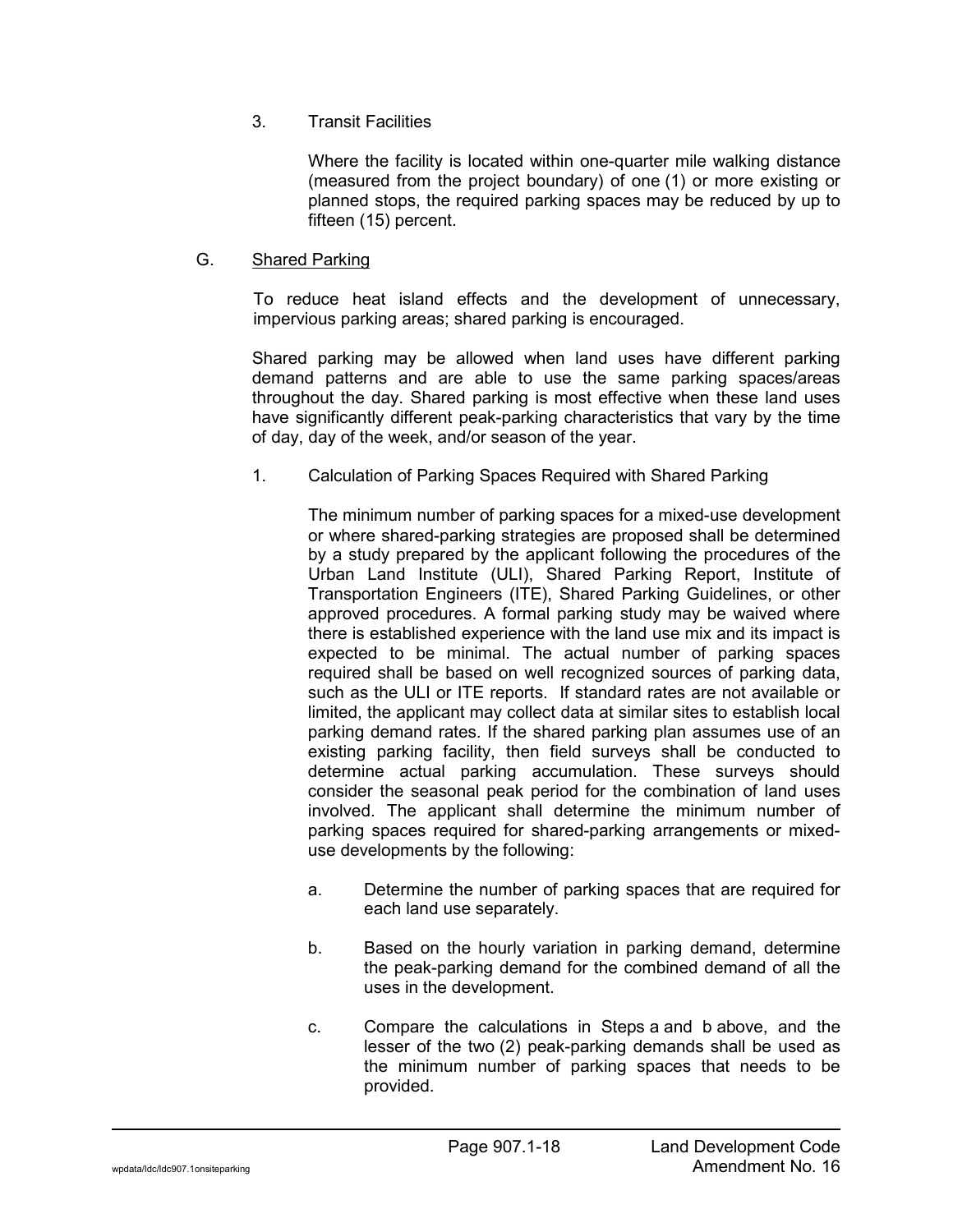### 2. Distance to Parking Spaces and Pedestrian Connection Requirements

The closer shared spaces are to the land uses they serve, the more likely the arrangement will be a success. Shared spaces for residential units must be located within 300 feet of dwelling unit entrances they serve. Shared spaces at other uses must be located within 500 feet of the principal building entrances of all sharing uses. However, up to twenty (20) percent of the spaces may be located greater than 500 feet but less than 1,000 feet from principal entrances. Clear, safe pedestrian connections must be provided. Up to fifty (50) percent of nonresidential spaces may be provided at greater distances if a dedicated shuttle bus or van service is provided from a remote parking facility.

3. Agreement Between Sharing Property Owners

If a privately owned parking facility is to serve two (2) or more separate properties, a recorded legal agreement between property owners guaranteeing access to, use of, and management of designated spaces is required. The recorded, legal agreement shall be acceptable to the County Attorney's Office.

4. Shared Parking Plan

Where shared parking is proposed, a shared parking plan shall be submitted that includes the following:

- a. A site plan of the parking spaces intended for shared parking and their proximity to land uses they will serve.
- b. A signage plan that directs drivers to the most convenient parking areas for each particular use or group of uses (if distinctions can be made).
- c. A pedestrian circulation plan that shows connections and walkways between parking areas and land uses. These paths should be as direct and short as possible.
- d. A safety and security plan that addresses lighting and maintenance of the parking area.

## H. Bicycle Parking Facilities Standards

The following customer standards shall apply for bicycle storage areas:

1. Bicycle parking facilities shall include provisions for the secure storage and locking of bicycles in a stable position without damage to wheels, frames, or components.